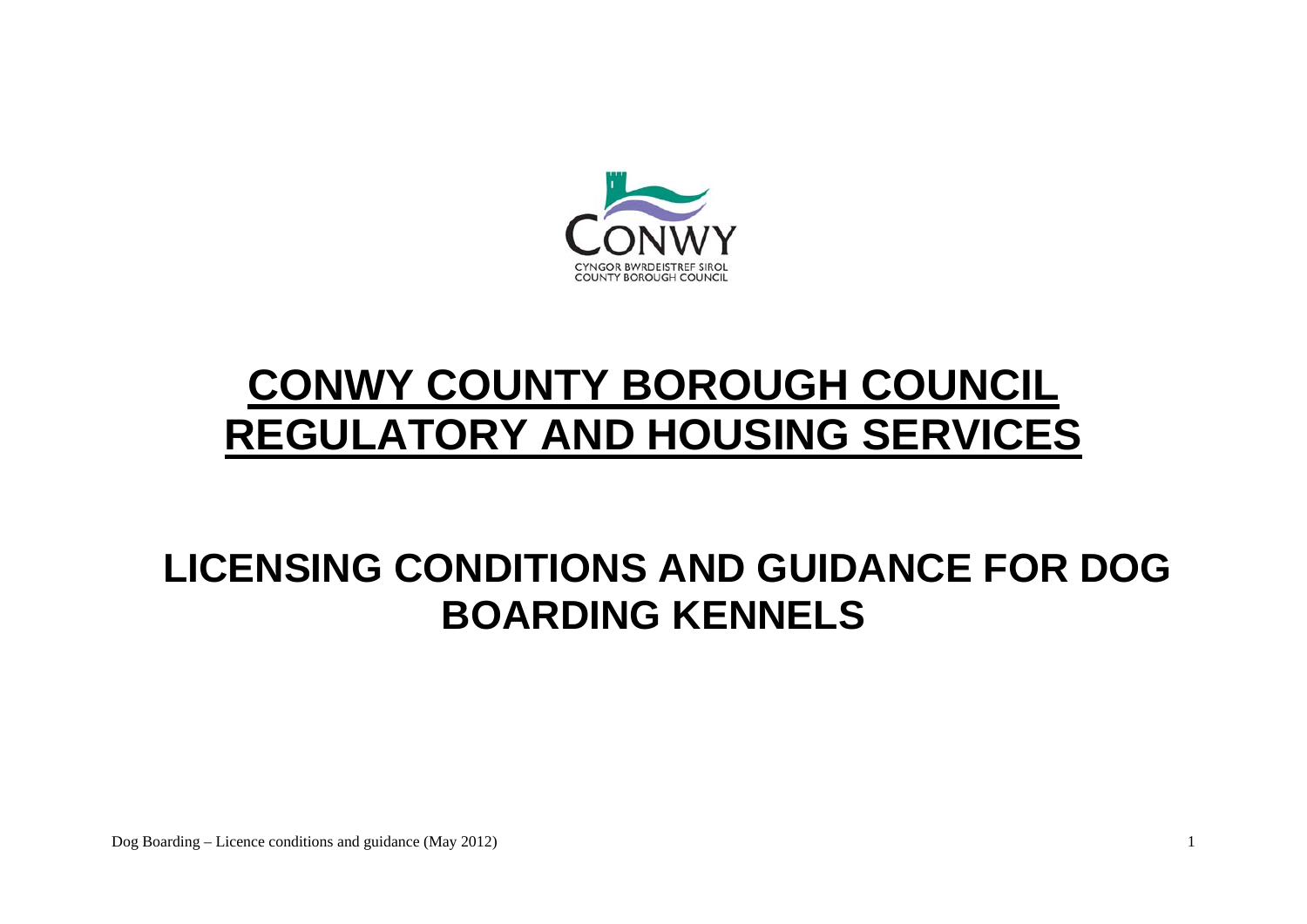## **Contents**

#### **1. GENERAL CONDITIONS**

1.1 Licence Display 1.2 Authority Approval

#### **2. ACCOMMODATION & ENVIRONMENT**

2.1 Construction 2.2 Size of Quarters 2.3 Bedding 2.4 Temperature & Heating 2.5 Lighting 2.6 Ventilation 2.7 Cleanliness 2.8 Strays 2.9 Pest Control 2.10 Drainage & Waste Disposal

#### **3. DIET & NUTRITION**

3.1 Food & Drink 3.2 Food Preparation & Storage Facilities

#### **4. NORMAL BEHAVIOUR**

4.1 Exercise Facilities 4.2 Supervision 4.3 Maximum Number of Dogs Boarded & Staff Requirements

#### **5. HEALTH & WELFARE**

5.1 Registration with a Veterinary Surgeon

- 5.2 Disease Control & Vaccination
- 5.3 Isolation Facilities
- 5.4 Miscellaneous Requirements
- 5.5 Transport of Dogs

Dog Boarding – Licence conditions and guidance (May 2012) 2

5.6 Protection from Fire 5.7 Safety of Electrical Equipment

#### **6. RECORD KEEPING**

6.1 Register 6.2 Identification of Kennels

#### **7. ANIMAL WELFARE ACT 2006**

7.1 Routine Medication 7.2 Socialisation 7.3 Visual Stimulation 7.4 Identification of Dogs

#### **RECOMMENDED**

Insurance Policy

#### **OTHER MATTERS RELATING TO THE OPERATION OF A LICENSED ESTABLISHMENT**

A – Appeals Procedure

- B Fire Precautions Guidance
- C Health and Safety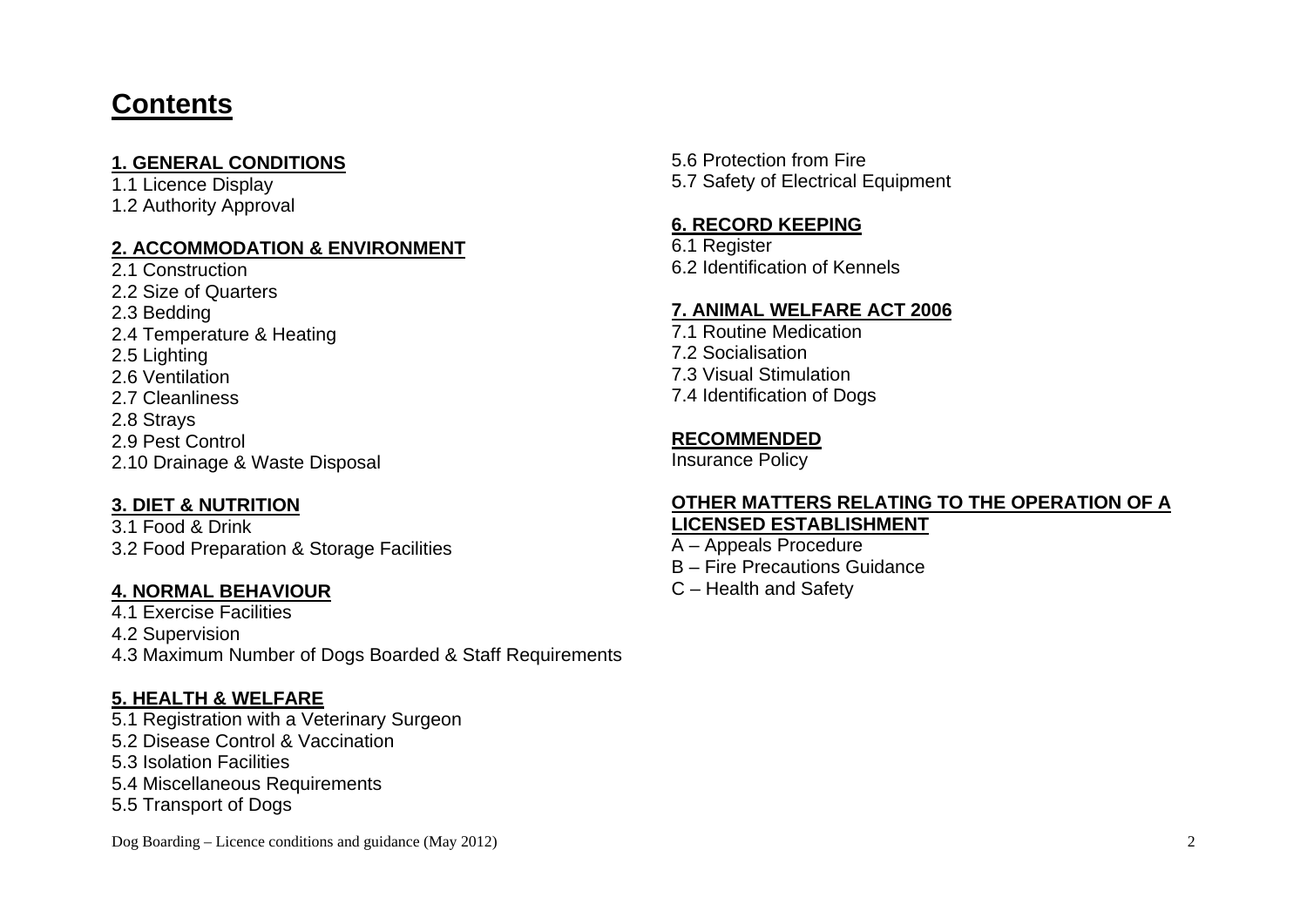## **1. General Conditions**

| <b>Licence Condition</b>                                                                                                                                                                                                                             | <b>Guidance</b>                                                                                                    |
|------------------------------------------------------------------------------------------------------------------------------------------------------------------------------------------------------------------------------------------------------|--------------------------------------------------------------------------------------------------------------------|
| <b>Licence Display</b><br>1.1                                                                                                                                                                                                                        |                                                                                                                    |
| <b>a.</b> A copy of the licence and its conditions must be suitably<br>displayed to the public in a prominent position at the<br>boarding establishment.                                                                                             |                                                                                                                    |
| 1.2 Authority Approval                                                                                                                                                                                                                               |                                                                                                                    |
| <b>a.</b> No animals other than dogs are to be boarded within the<br>licensed facilities without the written approval of the local<br>authority.<br><b>b.</b> Stray dogs must not be boarded without the written<br>approval of the local authority. | It is advisable that licensees inform potential clients that a<br>stray facility is operated at the establishment. |
|                                                                                                                                                                                                                                                      |                                                                                                                    |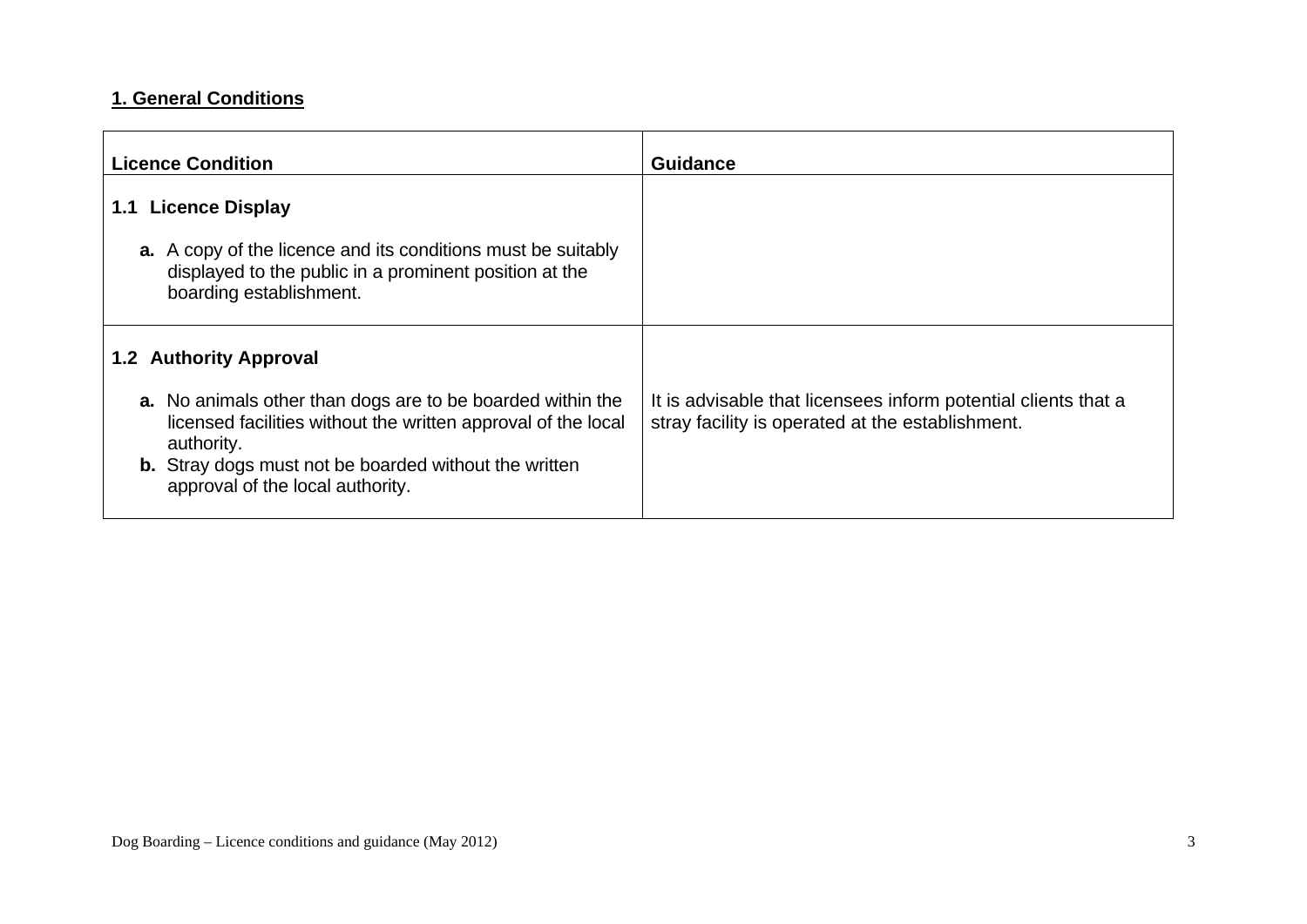## **2. Accommodation & Environment**

*Dogs must be kept in accommodation that is appropriate for construction, size of quarters, bedding, exercising facilities, temperature and heating, lighting, ventilation, cleanliness, and waste disposal.* 

| <b>Guidance</b>                                                                                                                   |
|-----------------------------------------------------------------------------------------------------------------------------------|
|                                                                                                                                   |
| The approved plan is the "layout" diagram included with your                                                                      |
| annual licence. All licensees are strongly advised to seek                                                                        |
| guidance as to any possible planning permissions that may be                                                                      |
| required in respect to 'change of use' of existing buildings or the                                                               |
| construction of new buildings. The issue of a licence does not                                                                    |
| grant any type of planning consent.                                                                                               |
|                                                                                                                                   |
| Kennels and buildings should be designed in such a way as to                                                                      |
| reduce noise. Due consideration of the high sensitivity of dogs<br>to high frequency noise should be incorporated into the design |
| where necessary. The design of the kennel should ensure that                                                                      |
| every dog is provided with continual access to a comfortable,                                                                     |
| dry, draught-free, clean and quiet place to rest.                                                                                 |
|                                                                                                                                   |
| Design should consider geographical orientation e.g. north-                                                                       |
| facing kennels may be more difficult to heat. Correct orientation                                                                 |
| of the kennel will allow maximum use of natural light.                                                                            |
|                                                                                                                                   |
| Partition walls of solid construction to a minimum height of 4' are                                                               |
| required as sneeze/contact barriers between visiting dogs and                                                                     |
| can help reduce the spread of any infectious disease.                                                                             |
|                                                                                                                                   |
| Buildings, paths, gardens and exercise areas should be well                                                                       |
| maintained and in good, clean, safe condition.                                                                                    |
|                                                                                                                                   |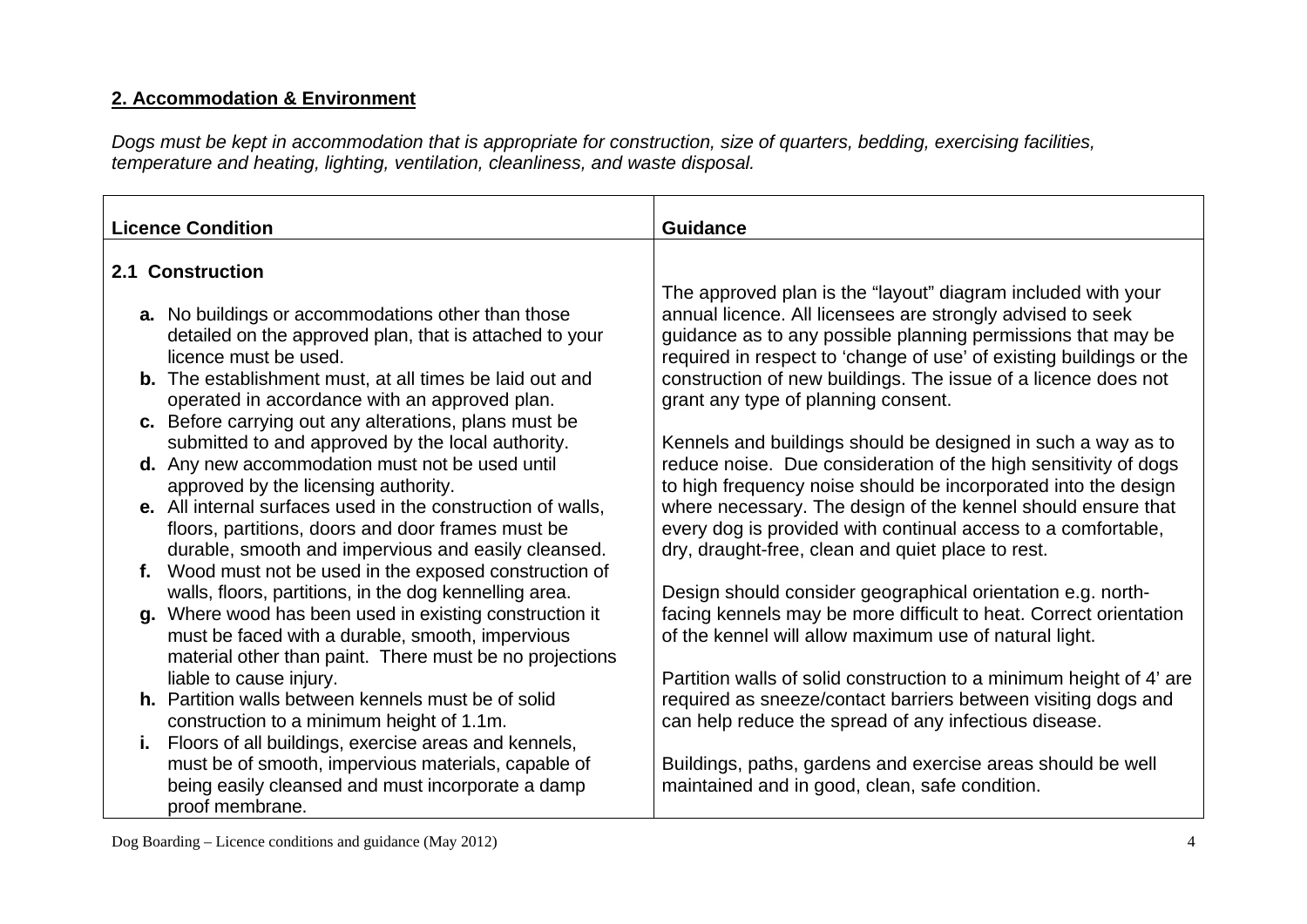| Floors must have sufficient fall to allow effective<br>drainage leading to a drainage channel, and must<br>provide sufficient grip for the dog to walk or run without<br>slipping.<br>k. Doors must be strong enough to resist impact and<br>scratching and must be close fitting, and capable of<br>being effectively secured.<br>I. Where metal bars and frames are used, they must be<br>of suitable size to prevent dogs escaping or becoming<br>entrapped.<br>m. Where metal edging is used, this must not present a<br>risk of injury to the dog.<br>n. Where plastic surfaced doors with metal edging are<br>used, the strip metal edges must be adequately<br>chamfered to prevent injury to the dog.<br>o. The construction must be such that the security of the<br>dog is ensured.<br>p. Kennels and exercise areas must open onto secure<br>corridors or other secure areas so that dogs are not<br>able to escape from the premises.<br>q. All windows which pose a security risk must be escape<br>proof at all times. | To ensure windows are escape proof they should be protected by<br>weld mesh, or be made of reinforced glass, polycarbonate or<br>other impact resistant material.                                                                                                                                                                                                                                                                              |
|--------------------------------------------------------------------------------------------------------------------------------------------------------------------------------------------------------------------------------------------------------------------------------------------------------------------------------------------------------------------------------------------------------------------------------------------------------------------------------------------------------------------------------------------------------------------------------------------------------------------------------------------------------------------------------------------------------------------------------------------------------------------------------------------------------------------------------------------------------------------------------------------------------------------------------------------------------------------------------------------------------------------------------------|------------------------------------------------------------------------------------------------------------------------------------------------------------------------------------------------------------------------------------------------------------------------------------------------------------------------------------------------------------------------------------------------------------------------------------------------|
| 2.2 Size of Quarters<br><b>a.</b> Each kennel must be provided with a sleeping area that is<br>suitable for the comfort of the dog accommodated taking<br>into consideration the size and breed.<br><b>b.</b> Each kennel must be provided with an exercise area which<br>is separate from the sleeping area and is exclusive to that<br>kennel, for free use by the dog at all times except when<br>bedded down for the night.                                                                                                                                                                                                                                                                                                                                                                                                                                                                                                                                                                                                      | It would be expected that the sleeping area would be on average<br>1.2.sq.m. This would accommodate the bed for a medium - large<br>size dog and up to two small – medium size dogs.<br>The kennel should be sufficiently large to allow each dog to be<br>able to walk, turn around and wag its tail without touching the<br>sides of the kennel, to play, to stand on its hind limbs and to lie<br>down without touching another individual. |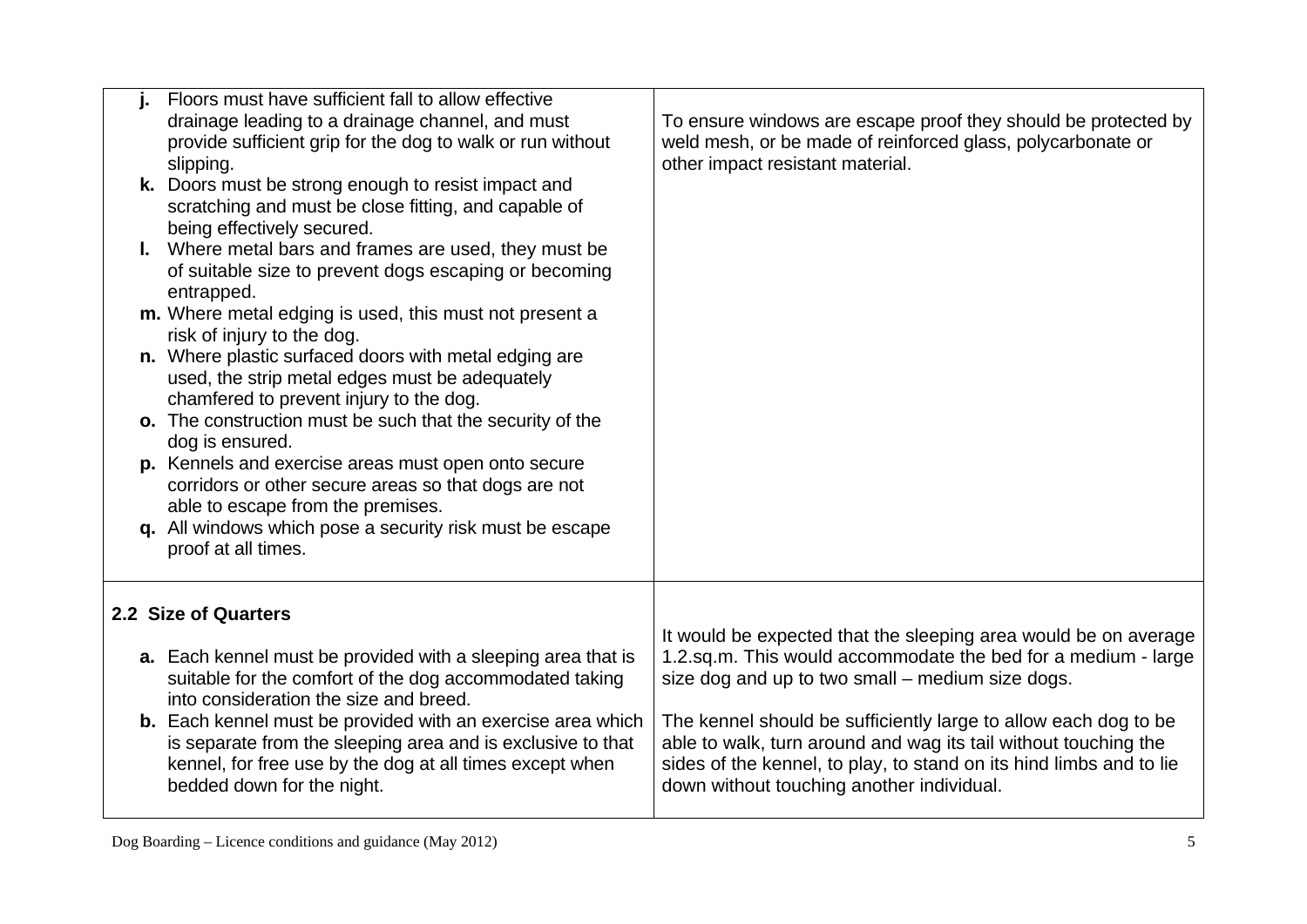| c. The minimum size for exercise areas must be (not<br>including sleeping area) as follows;                                                                                                                                                                                                                                                                                                                                   | When the animal/s are in the kennel there should be sufficient<br>space for the door to open fully.                                                                                                                                                                                                                                                       |
|-------------------------------------------------------------------------------------------------------------------------------------------------------------------------------------------------------------------------------------------------------------------------------------------------------------------------------------------------------------------------------------------------------------------------------|-----------------------------------------------------------------------------------------------------------------------------------------------------------------------------------------------------------------------------------------------------------------------------------------------------------------------------------------------------------|
| Small Dog $-2.25$ sq.m<br>Medium $Dog - 2.8$ sq.m<br>Large Dog $-4.5$ sq.m                                                                                                                                                                                                                                                                                                                                                    | The definition for small, medium and large dogs which have<br>been used can be found on the Kennel Club website.<br>www.thekennelclub.org.uk                                                                                                                                                                                                              |
| d. Kennels must have a minimum height of 1.8 metres to<br>allow adequate access by kennel staff for cleaning.                                                                                                                                                                                                                                                                                                                 | Current licensed premises which do not meet the minimum<br>dimensions for exercise areas must provide alternative exercise<br>facilities e.g. scheduled walking times and/or outside runs.                                                                                                                                                                |
| 2.3 Bedding                                                                                                                                                                                                                                                                                                                                                                                                                   |                                                                                                                                                                                                                                                                                                                                                           |
| a. Suitable bedding or equipment which allows the dog to be<br>comfortable and which is capable of being adequately<br>cleansed and sterilised must be provided and must be<br>sited out of draughts.<br><b>b.</b> All bedding material must be maintained in a clean,<br>parasite free and dry condition.<br>c. A dog bed must be of a durable impervious construction<br>and be a suitable size for the breed of dogs kept. | In practice the owner may provide the dogs' own bed/bedding.<br>Suitable bedding to be provided by the boarding establishment<br>could be a 'vet bed' or equivalent material. This type of bedding<br>is easily washed and dried.<br>A dog bed is defined as a base with three or four side walls (3D)<br>with the option of a roof.                      |
| 2.4 Temperature & Heating                                                                                                                                                                                                                                                                                                                                                                                                     |                                                                                                                                                                                                                                                                                                                                                           |
| a. Sleeping areas of kennels must be insulated to prevent<br>extremes of temperature.<br><b>b.</b> The bedding area of the kennel must be maintained at a<br>temperature of between 10 C and 26 C.<br>c. In isolation kennels there must be a means of maintaining<br>the temperature at a level suitable for the condition of the<br>dog, and dependant upon veterinary advice.                                              | Outdoor areas provided for animals to exercise and interact<br>cannot have strict temperature regulation. Dogs should not be<br>restricted to such areas under climatic conditions which may<br>cause them distress.<br>The materials used on the kennel exterior should offer adequate<br>protection against temperature variations throughout the year. |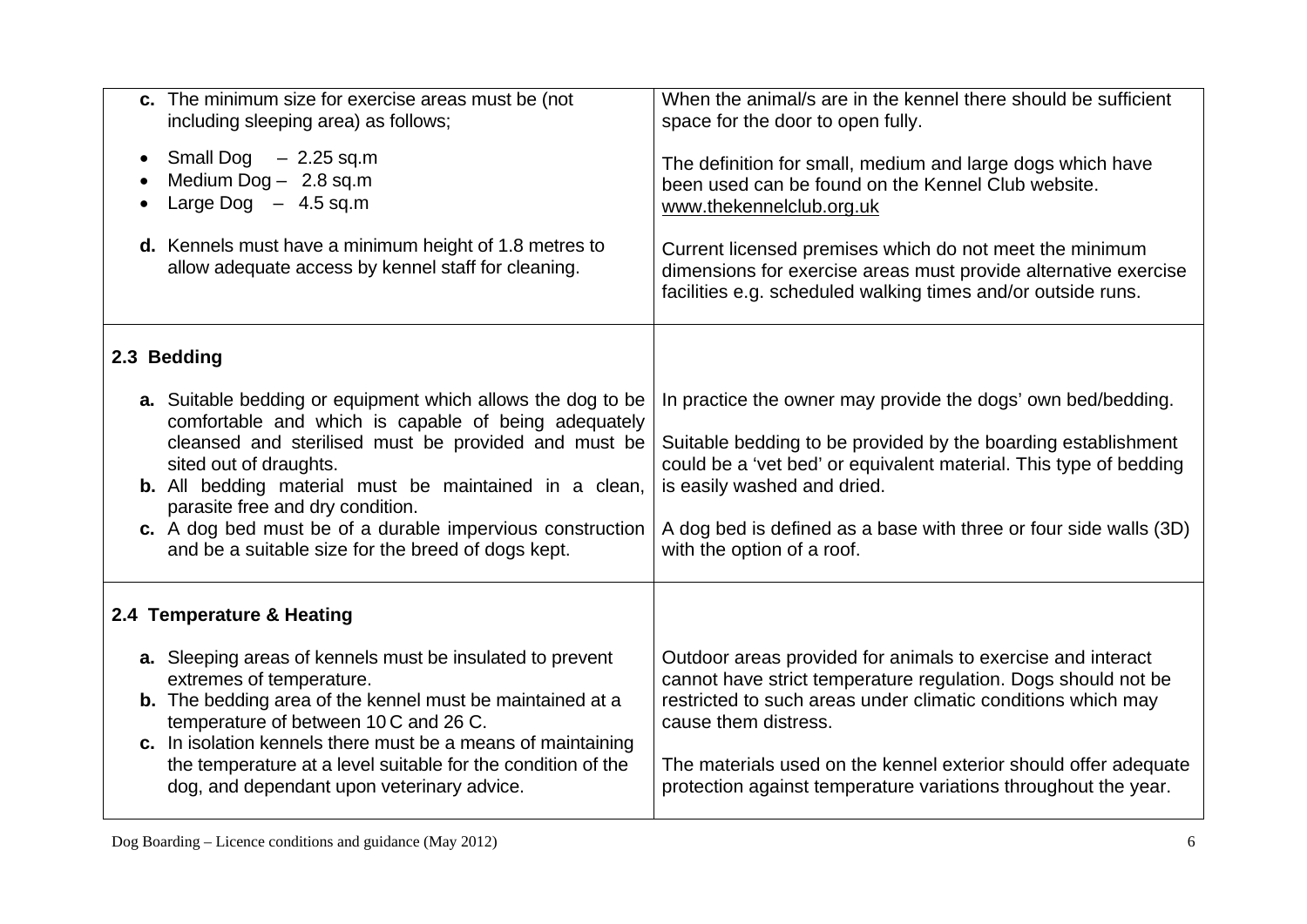| However, the temperature in the isolation kennel must not<br>be allowed to rise above 26 C or fall below 13 C<br>d. A 'minimum - maximum' thermometer must be provided in<br>each kennel block and isolation unit.<br>e. Licensees must ensure that any heat appliances provided<br>are safe and comply with all regulatory requirements for<br>both the animals and people working there.<br>f. Heating appliances must not be sited in a location or<br>manner where they may present a risk of fire, or risk to<br>dogs. | In order to maintain temperatures as required, the use of<br>individual heat sources for dogs may prove adequate. In some<br>circumstances additional background heating will also be<br>required.<br>Devices used for heating and cooling must be safe and free from<br>risk of burning or electrocution. Open flame appliances must not<br>be used and manufacturer's instructions should be followed.                                                                                                                          |
|-----------------------------------------------------------------------------------------------------------------------------------------------------------------------------------------------------------------------------------------------------------------------------------------------------------------------------------------------------------------------------------------------------------------------------------------------------------------------------------------------------------------------------|-----------------------------------------------------------------------------------------------------------------------------------------------------------------------------------------------------------------------------------------------------------------------------------------------------------------------------------------------------------------------------------------------------------------------------------------------------------------------------------------------------------------------------------|
| 2.5 Lighting<br>a. During day light hours, light (preferably natural) must be<br>provided to the exercise and sleeping areas so that all<br>parts are clearly visible.<br><b>b.</b> Artificial lighting must be provided to areas that are in use<br>after daylight hours.<br>c. All artificial lighting must be fitted with clear plastic covers<br>to eliminate possible injuries to dogs from broken glass.                                                                                                              | Dogs need to be in an environment which allows adequate light<br>during daylight hours; any artificial light should be turned off at<br>night to allow natural sleep patterns.<br>Artificial light needs to be available to enable thorough checking<br>of the dogs outside any daylight hours.<br>Heat lamps also emit light. By their very nature heat lamps are<br>installed at low level and cannot be fitted with plastic covers but<br>should have metal mesh guards to protect dogs from direct<br>contact with hot bulbs. |
| 2.6 Ventilation<br>a. Permanent ventilation must be provided to the sleeping<br>and exercise areas without the creation of excessive,<br>localised draughts in the bedding area.                                                                                                                                                                                                                                                                                                                                            | Ventilation in the indoor accommodation of all dogs should<br>provide sufficient fresh air of an appropriate quality and keep<br>down the levels and spread of odours, noxious gases, dust and<br>infectious agents of any kind, and to provide for the removal of<br>excess heat and humidity.<br>The ventilation system should be so designed as to avoid<br>harmful draughts and noise.                                                                                                                                        |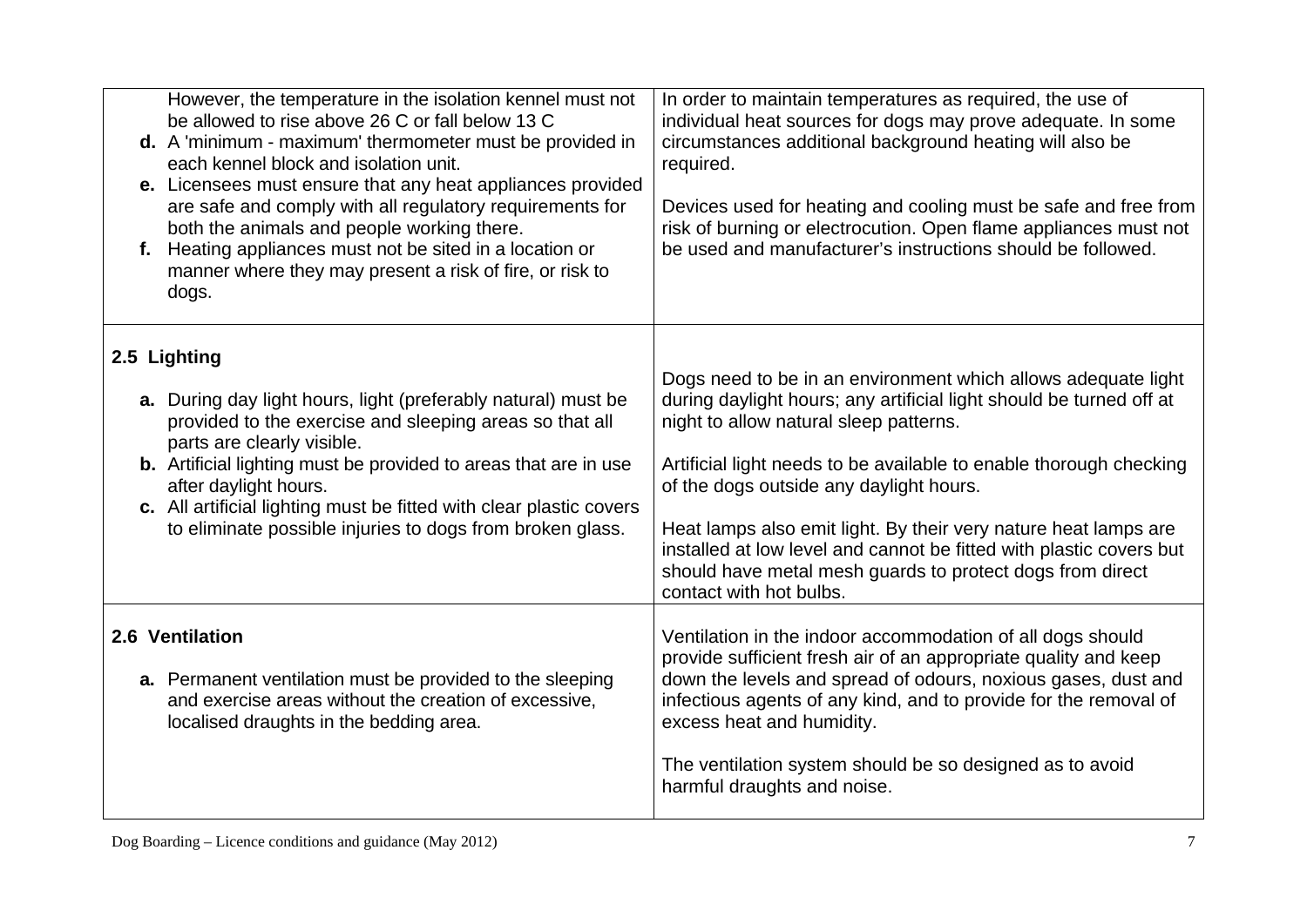| 2.7 Cleanliness                                                                                                                                                                                                                                                                                                                                                                                                                                                                                                                                                                                                                                                              |                                                                                                                                                                                                                                                                                                                                                                                                                                                                                                                             |
|------------------------------------------------------------------------------------------------------------------------------------------------------------------------------------------------------------------------------------------------------------------------------------------------------------------------------------------------------------------------------------------------------------------------------------------------------------------------------------------------------------------------------------------------------------------------------------------------------------------------------------------------------------------------------|-----------------------------------------------------------------------------------------------------------------------------------------------------------------------------------------------------------------------------------------------------------------------------------------------------------------------------------------------------------------------------------------------------------------------------------------------------------------------------------------------------------------------------|
| a. All kennels, corridors, common areas, kitchens etc must<br>be kept clean and free from accumulations of dirt and dust<br>and must be kept in such a manner so as to be conducive<br>to maintenance of disease control and dog comfort.<br><b>b.</b> Each kennel must be cleansed daily.<br>c. All excreta and soiled material must be removed from all<br>areas used by dogs at least daily and more often if<br>necessary.<br>d. Each kennel must be thoroughly cleansed and disinfected<br>and dried upon vacation or every seven days whichever is<br>the shorter.<br>e. All fittings and bedding must also be thoroughly cleansed<br>and disinfected prior to re-use. | A list if disinfectants can be found at:<br>http://disinfectants.defra.gov.uk/                                                                                                                                                                                                                                                                                                                                                                                                                                              |
| 2.8 Strays<br><b>a.</b> If a boarding kennels also operates as a dog pound, then<br>the pound facility must be operated as a completely<br>separate enterprise.<br>b. Where stray dogs are accepted by the kennels they must<br>be kept in a separate kennel block away from boarded<br>dogs, which must be situated at least 5m from any other<br>kennelling.<br>c. The strays kennel block must also fully comply with<br>conditions $2.1 - 2.7$                                                                                                                                                                                                                           | The separation of the boarding facility to a dog pound is due to<br>the unknown health and vaccination status of the stray dogs.<br>Staff should ensure they fully cleanse and disinfect hands,<br>clothing and footwear on entering and on leaving the stray<br>kennels.<br>Ideally, the approach and entrance to the stray kennels should<br>be completely separate to that of the boarding kennels. If not<br>strict biosecurity measures should be adopted to safeguard the<br>health and welfare of the boarding dogs. |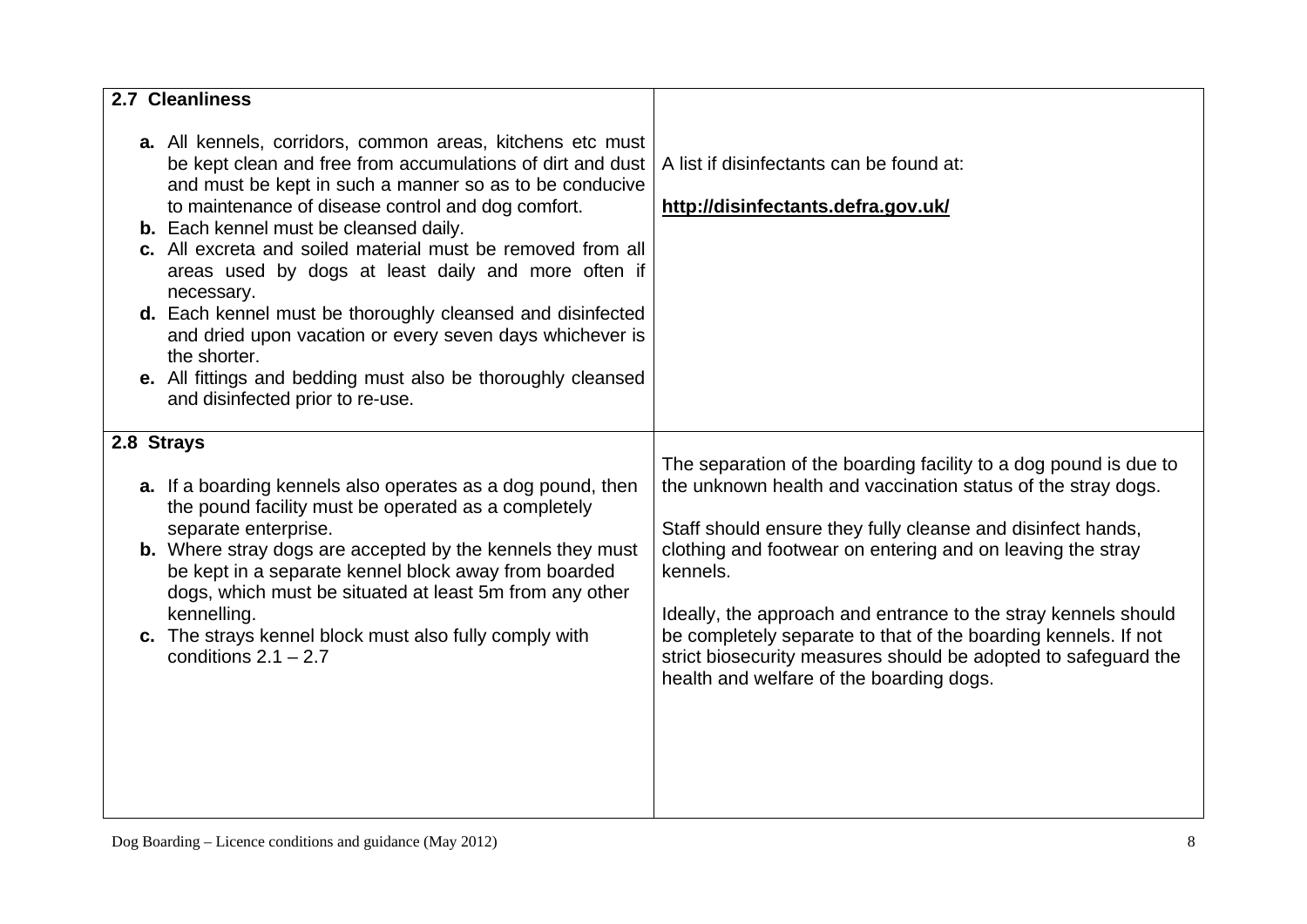| 2.9 Pest Control<br>a. Measures must be taken to keep establishments free of<br>rodents, insects and other pests and dogs free of external<br>parasites.                                                                                                                                                                                                                                                                                                                                                                                                                                                                                       | The manufacturer's guidance should be followed when using<br>control products in order to minimise risk to dogs.       |
|------------------------------------------------------------------------------------------------------------------------------------------------------------------------------------------------------------------------------------------------------------------------------------------------------------------------------------------------------------------------------------------------------------------------------------------------------------------------------------------------------------------------------------------------------------------------------------------------------------------------------------------------|------------------------------------------------------------------------------------------------------------------------|
| 2.10 Drainage & Waste Disposal                                                                                                                                                                                                                                                                                                                                                                                                                                                                                                                                                                                                                 |                                                                                                                        |
| <b>a.</b> The establishment must be connected to mains drainage<br>or an approved, localised sewage disposal system.<br><b>b.</b> The interior floor of every newly constructed kennel must<br>be constructed so as to provide a sufficient fall to drainage<br>channel site to take floor washings from each kennel and<br>discharging to a trapped gully which connects to the foul<br>drainage system.<br>c. Facilities must be provided for the proper reception,<br>storage and disposal of waste.<br>d. Particular care must be taken to segregate waste arising<br>from the treatment and handling of dogs with infectious<br>diseases. | The licensee should check with the Environment Agency for up<br>to date guidance on the appropriate means of disposal. |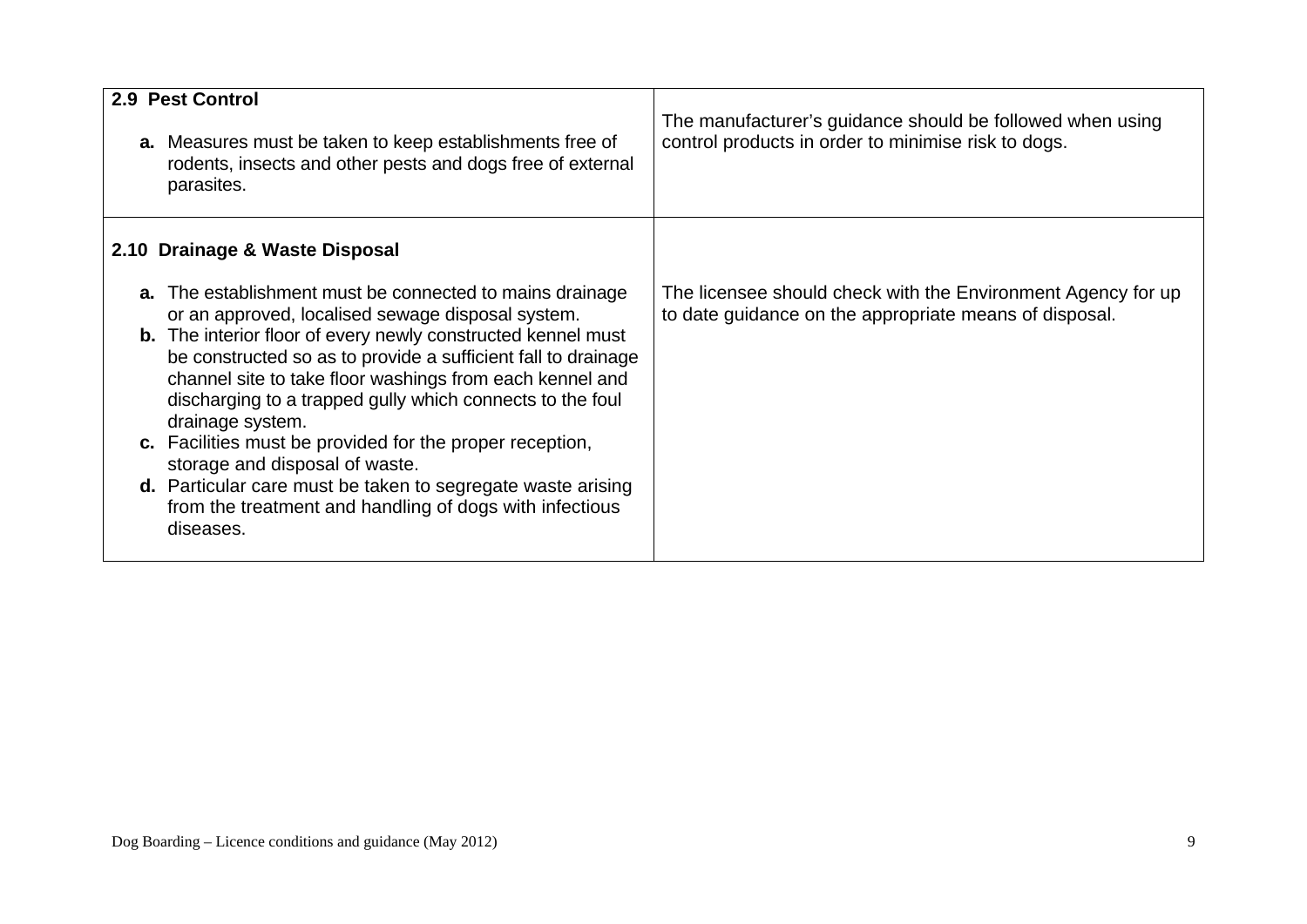## **3. Diet & Nutrition**

*All boarded dogs must be adequately supplied with suitable food. Wholesome water must be available at all times and changed daily. Adequate food preparation facilities must be available.* 

| <b>Licence Condition</b>                                                                                                                                                                                                                                                                                                                                                                                                                                                                                                                                                                                | <b>Guidance</b>                                                                                                                                                                                                                                                                                                                    |
|---------------------------------------------------------------------------------------------------------------------------------------------------------------------------------------------------------------------------------------------------------------------------------------------------------------------------------------------------------------------------------------------------------------------------------------------------------------------------------------------------------------------------------------------------------------------------------------------------------|------------------------------------------------------------------------------------------------------------------------------------------------------------------------------------------------------------------------------------------------------------------------------------------------------------------------------------|
| 3.1 Food & Drink                                                                                                                                                                                                                                                                                                                                                                                                                                                                                                                                                                                        |                                                                                                                                                                                                                                                                                                                                    |
| <b>a.</b> All dogs must be supplied with a diet suitable for their<br>type, age and breed.<br><b>b.</b> Such food must be provided at a frequency as specified<br>by the dog's owner.<br>c. Dogs must have access to fresh, clean water at all times.<br>d. Eating and drinking vessels must be of a design that<br>prevents spillage as far as is practicable.<br>e. Vessels must be capable of being easily cleansed,<br>sterilised and must be maintained in a clean condition.                                                                                                                      | This may be provided by the dog's owner to avoid any sudden<br>change in the dog's diet which can cause digestive problems.                                                                                                                                                                                                        |
| 3.2 Food Preparation & Storage Facilities                                                                                                                                                                                                                                                                                                                                                                                                                                                                                                                                                               |                                                                                                                                                                                                                                                                                                                                    |
| <b>a.</b> Suitable facilities, hygienically constructed and<br>maintained, must be provided for the storage and<br>preparation of food for the dogs.<br><b>b.</b> Where fresh and cooked meats are stored, refrigeration<br>facilities must be provided. Food contamination must be<br>avoided.<br>c. A sink with hot and cold running water must be available<br>for washing kitchen utensils and eating and drinking<br>vessels.<br><b>d.</b> Containers must be provided for the storage of foods and<br>shall be constructed and maintained in good condition so<br>as to be insect and pest proof. | This can be either a separate room or designated area exclusive<br>to the boarders.<br>Surfaces should be able to be cleaned down and disinfected as<br>required with ease and be able to dry quickly. All feed needs to<br>be stored appropriately to ensure is kept fresh, dry and have no<br>risk of contamination from vermin. |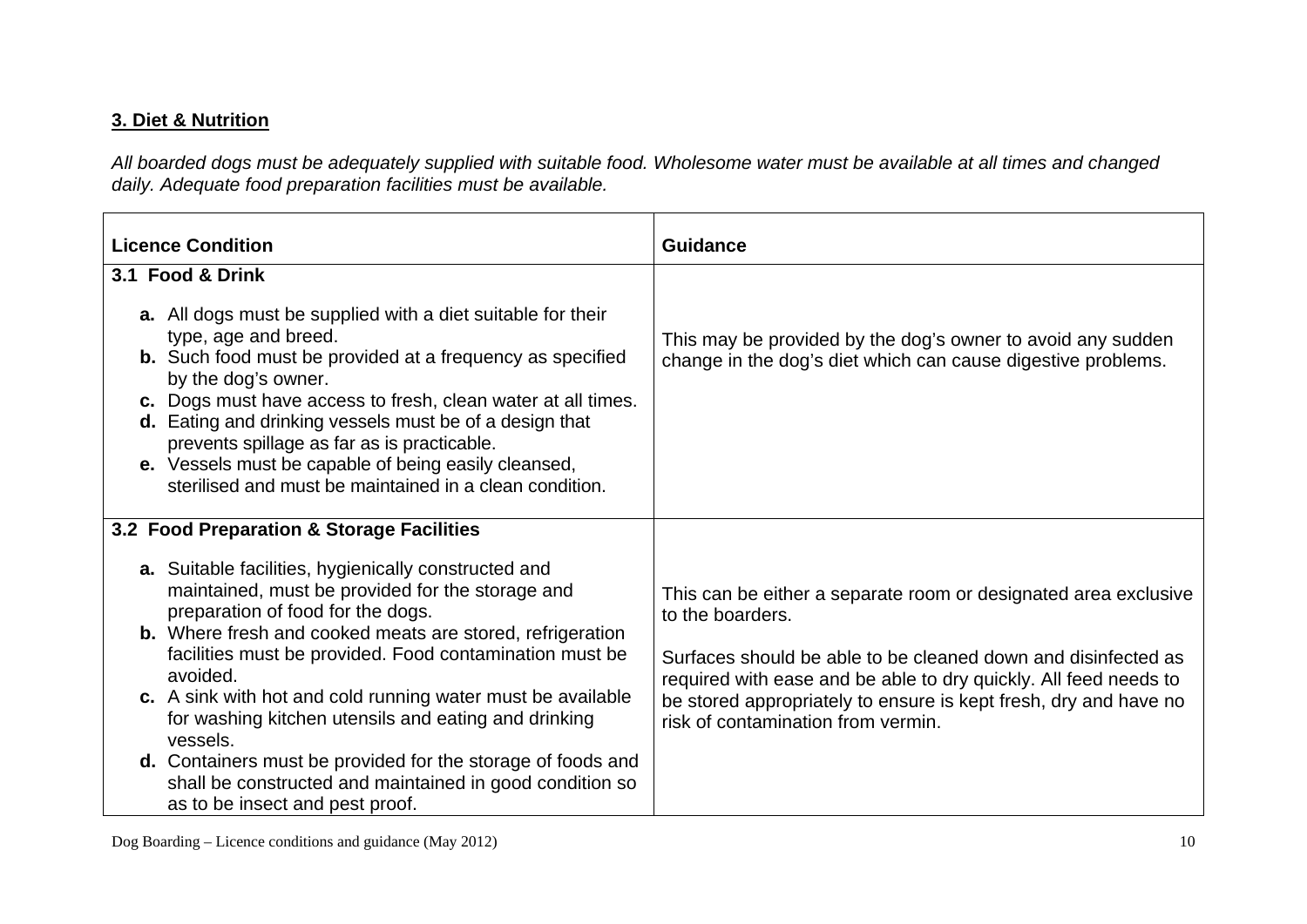### **4. Normal Behaviour**

*Dogs must be able to exhibit normal behaviour patterns at all times. They must have the opportunity to enjoy exercise and be adequately supervised.* 

| <b>Licence Condition</b>                                                                                                                                                                                                                                                                                                                                                                                                                                                                                                                                                               | <b>Guidance</b>                                                                                                                                                                                                                                                                                                                                                                                                                                                                                                                                                                                                                                                                                                           |
|----------------------------------------------------------------------------------------------------------------------------------------------------------------------------------------------------------------------------------------------------------------------------------------------------------------------------------------------------------------------------------------------------------------------------------------------------------------------------------------------------------------------------------------------------------------------------------------|---------------------------------------------------------------------------------------------------------------------------------------------------------------------------------------------------------------------------------------------------------------------------------------------------------------------------------------------------------------------------------------------------------------------------------------------------------------------------------------------------------------------------------------------------------------------------------------------------------------------------------------------------------------------------------------------------------------------------|
| <b>4.1 Exercise Facilities</b><br>a. Kennels must have exercise/play areas in addition to the<br>kennel run.<br><b>b.</b> They must be of adequate size to allow dogs to run free.<br>c. The facilities must be safe and secure with sufficient<br>drainage to prevent pooling of water.<br>d. There must be an effective hygiene and cleaning<br>procedure established to minimise the risk of infections.<br>e. Those existing kennels without additional exercise<br>facilities or facilities which are not in use must offer lead<br>exercise with the consent of the dog's owner. | Where it may be inappropriate for some dogs to be turned out in<br>communal areas an alternative such as lead walking should be<br>implemented. Written consent from the owners is best sought<br>should this take place outside the premises<br>Consideration should be given to the required height and fencing<br>material used for the exercise/play area(s) dependant on the<br>type & size of dogs using the facility.<br>Grass areas are more difficult to cleanse and prevent pooling<br>compared to a concrete yard or similar. Faeces should be<br>cleaned up daily as a minimum and an alternative such as lead<br>walking may be required should wet weather cause the grass<br>area to become too muddy/wet. |
| 4.2 Supervision                                                                                                                                                                                                                                                                                                                                                                                                                                                                                                                                                                        | Anyone supervising the dogs needs to have sufficient                                                                                                                                                                                                                                                                                                                                                                                                                                                                                                                                                                                                                                                                      |
| a. Where the licensee is absent for some appreciable period                                                                                                                                                                                                                                                                                                                                                                                                                                                                                                                            | knowledge and experience to be able to handle the dogs                                                                                                                                                                                                                                                                                                                                                                                                                                                                                                                                                                                                                                                                    |
| then supervision of the premises must be by a suitable                                                                                                                                                                                                                                                                                                                                                                                                                                                                                                                                 | correctly and safely. They must also be able recognise if a dogs                                                                                                                                                                                                                                                                                                                                                                                                                                                                                                                                                                                                                                                          |
| and competent person of least 16 years of age.                                                                                                                                                                                                                                                                                                                                                                                                                                                                                                                                         | behaviour suggests there is a problem and act accordingly.                                                                                                                                                                                                                                                                                                                                                                                                                                                                                                                                                                                                                                                                |
| b. When kennels are left unattended for short periods, a                                                                                                                                                                                                                                                                                                                                                                                                                                                                                                                               | Staff should have access to and be familiar with the Code of                                                                                                                                                                                                                                                                                                                                                                                                                                                                                                                                                                                                                                                              |
| name and contact number must be displayed in a                                                                                                                                                                                                                                                                                                                                                                                                                                                                                                                                         | Practice for the Welfare of Dogs and all other relevant                                                                                                                                                                                                                                                                                                                                                                                                                                                                                                                                                                                                                                                                   |
| prominent position and the kennels must be left secure.                                                                                                                                                                                                                                                                                                                                                                                                                                                                                                                                | legislation.                                                                                                                                                                                                                                                                                                                                                                                                                                                                                                                                                                                                                                                                                                              |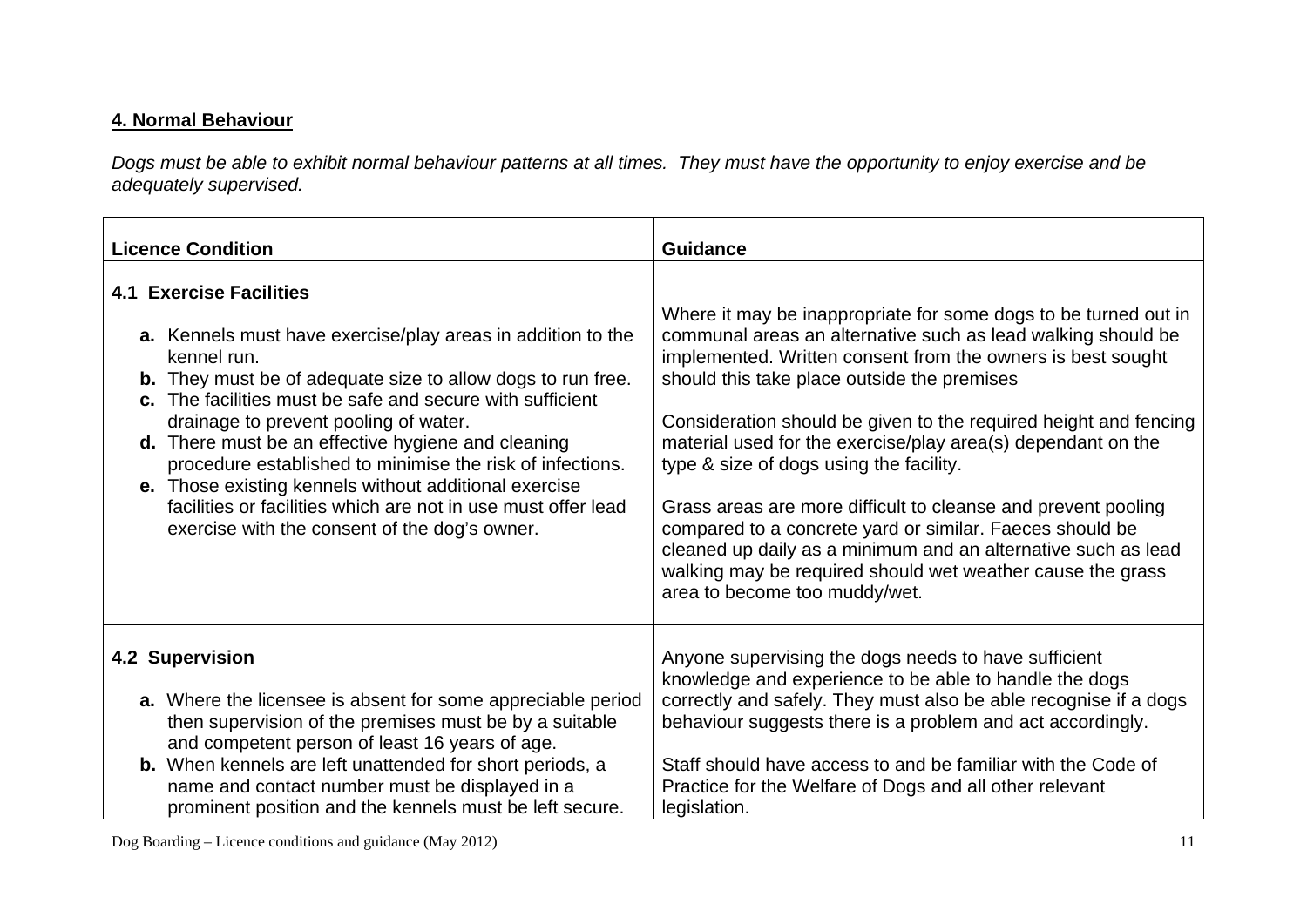|                                            | c. Those that supervise must have a thorough and detailed<br>knowledge of the licensing conditions and comply with<br>them at all times.<br>d. Dogs must be visited at regular intervals, as necessary for<br>their health, safety and welfare.                                                                                                                                                                                                                                                                                                                                                                                               | Any non-compliance with licensing conditions could reflect<br>adversely on the supervisory staffs' level of competence.<br>There are accredited training providers that offer relevant<br>courses which licensees may consider worthwhile for their staff.<br>Regular intervals should be a minimum of three times a day.                                                                                                                                                                                                                                                                                                                                                                                                                                                                                                                                                    |
|--------------------------------------------|-----------------------------------------------------------------------------------------------------------------------------------------------------------------------------------------------------------------------------------------------------------------------------------------------------------------------------------------------------------------------------------------------------------------------------------------------------------------------------------------------------------------------------------------------------------------------------------------------------------------------------------------------|------------------------------------------------------------------------------------------------------------------------------------------------------------------------------------------------------------------------------------------------------------------------------------------------------------------------------------------------------------------------------------------------------------------------------------------------------------------------------------------------------------------------------------------------------------------------------------------------------------------------------------------------------------------------------------------------------------------------------------------------------------------------------------------------------------------------------------------------------------------------------|
|                                            | 4.3 Maximum number of Dogs Boarded & Staff                                                                                                                                                                                                                                                                                                                                                                                                                                                                                                                                                                                                    |                                                                                                                                                                                                                                                                                                                                                                                                                                                                                                                                                                                                                                                                                                                                                                                                                                                                              |
| be exceeded.<br>premises.<br>requirements. | a. The maximum number of dogs kept at any one time on<br>the establishment is stated on the licence and must not<br><b>b.</b> Under no circumstances will the total number of dogs on<br>the licence exceed 40 for every FULL time attendant and<br>20 for every PART-time attendant working at the<br>c. The number of dogs allowed to be boarded will be<br>reduced if there is a failure to comply with licensing<br>d. Each dog must be provided with a separate kennel except<br>that dogs from the same household may share a kennel<br>with the verbal consent of the dogs' owner, provided its<br>size is adequate for their comfort. | The number of staff should be sufficient to ensure that whilst<br>boarded each dog is given adequate individual attention to<br>ensure its health & welfare needs.<br>Consideration will be made by the licensing authority to the<br>establishment as a whole; to include available accommodation,<br>exercise facilities, health & welfare requirements met and level<br>of continued licence compliance.<br>Where the licensing authorities are not content with the ability of<br>the proposed licence holder or existing licence holder, they<br>should reduce the number of dogs an attendant can look after.<br>This may be evidenced by failure to meet licence conditions e.g.<br>lack of exercising dogs and poor cleanliness.<br>A full time attendant is someone who works a minimum of 30<br>hours per week and a part time attendant a minimum of 15<br>hours. |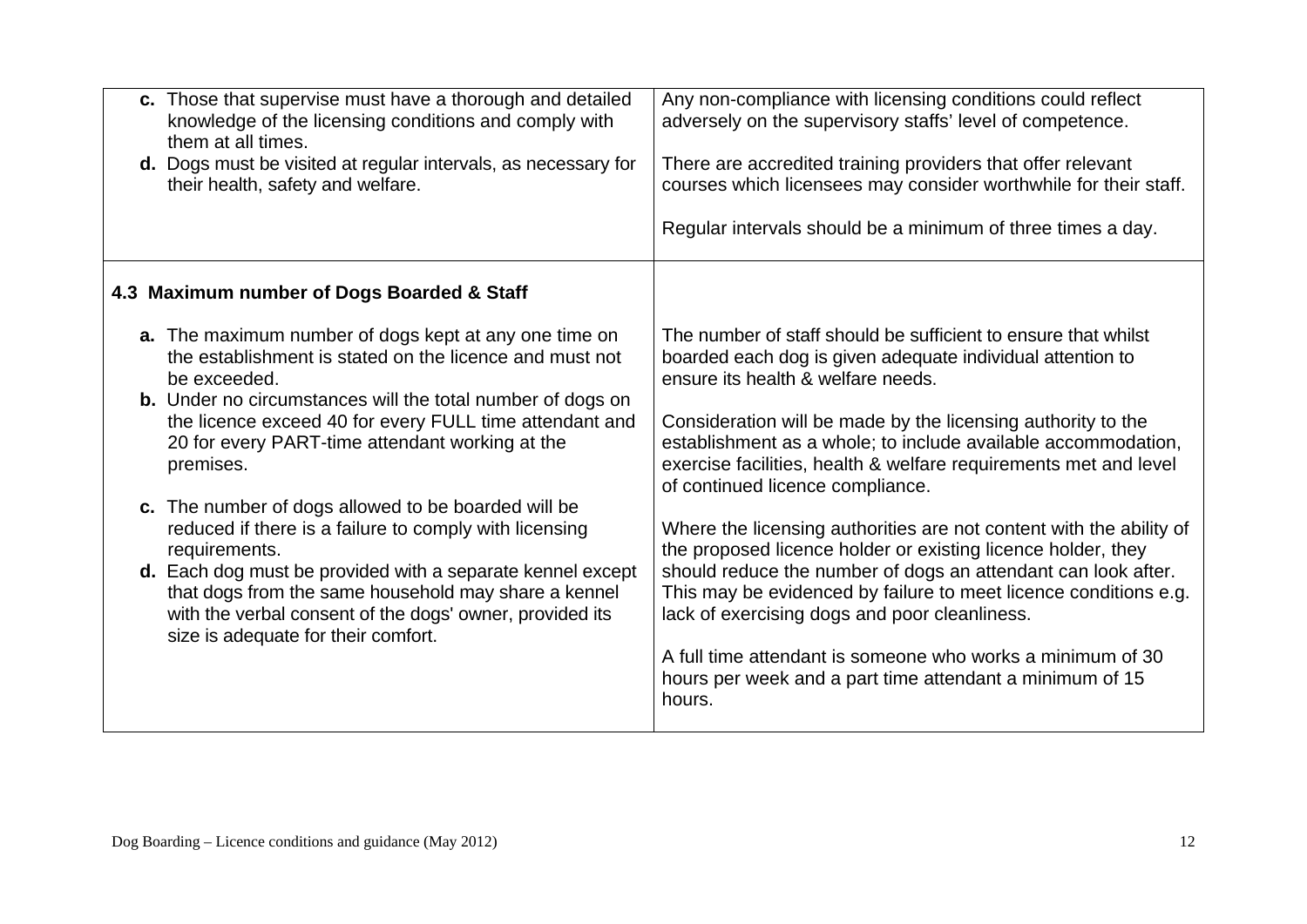## **5. Health & Welfare**

*Reasonable precautions must be taken to prevent and control the spread of infectious or contagious diseases amongst animals. Any sick or injured animal must receive appropriate care and treatment without delay. Isolation facilities, first aid equipment and fire protection are necessary.* 

| <b>Licence Condition</b>                                                                                                                                                                                                                                                                                                                                                                                                                                                                                                                                                                                                   | <b>Guidance</b>                                                                                                                                                                                                      |
|----------------------------------------------------------------------------------------------------------------------------------------------------------------------------------------------------------------------------------------------------------------------------------------------------------------------------------------------------------------------------------------------------------------------------------------------------------------------------------------------------------------------------------------------------------------------------------------------------------------------------|----------------------------------------------------------------------------------------------------------------------------------------------------------------------------------------------------------------------|
| 5.1 Registration with a Veterinary Surgeon                                                                                                                                                                                                                                                                                                                                                                                                                                                                                                                                                                                 |                                                                                                                                                                                                                      |
| a. All boarding establishments must be registered with a<br>veterinary practice and ensure full details are made<br>available to the Licensing Authority.<br><b>b.</b> The establishment's veterinary surgeon must be called<br>where there are signs of disease, injury or illness.<br>c. Where any dog is sick or injured any instructions for its<br>treatment which have been given by a veterinary surgeon<br>must be strictly followed.                                                                                                                                                                              | Addresses of veterinary surgeries can be accessed from the<br>Royal College of Veterinary Surgeons:<br>http://www.rcvs.org.uk/FindAVet                                                                               |
| 5.2 Disease Control & Vaccinations                                                                                                                                                                                                                                                                                                                                                                                                                                                                                                                                                                                         |                                                                                                                                                                                                                      |
| a. Adequate precautions must be taken to prevent and<br>control the spread of infectious and contagious disease<br>and parasites amongst dogs, staff and visitors.<br><b>b.</b> Dogs boarded or resident must be accompanied by an up<br>to date record of a veterinary approved protection against<br>distemper, kennel cough, hepatitis, parvovirus,<br>leptospirosis and other relevant diseases.<br>c. The Licensing Authority must be informed of any animal<br>death on the premises. The Licensee must make<br>arrangements for the body to be stored at a veterinary<br>surgeon's premises until the owners return | Adequate precautions may include annual booster vaccinations<br>and any other preventative measures at the discretion of the<br>licensee. In all cases, this should be in consultation with a<br>veterinary surgeon. |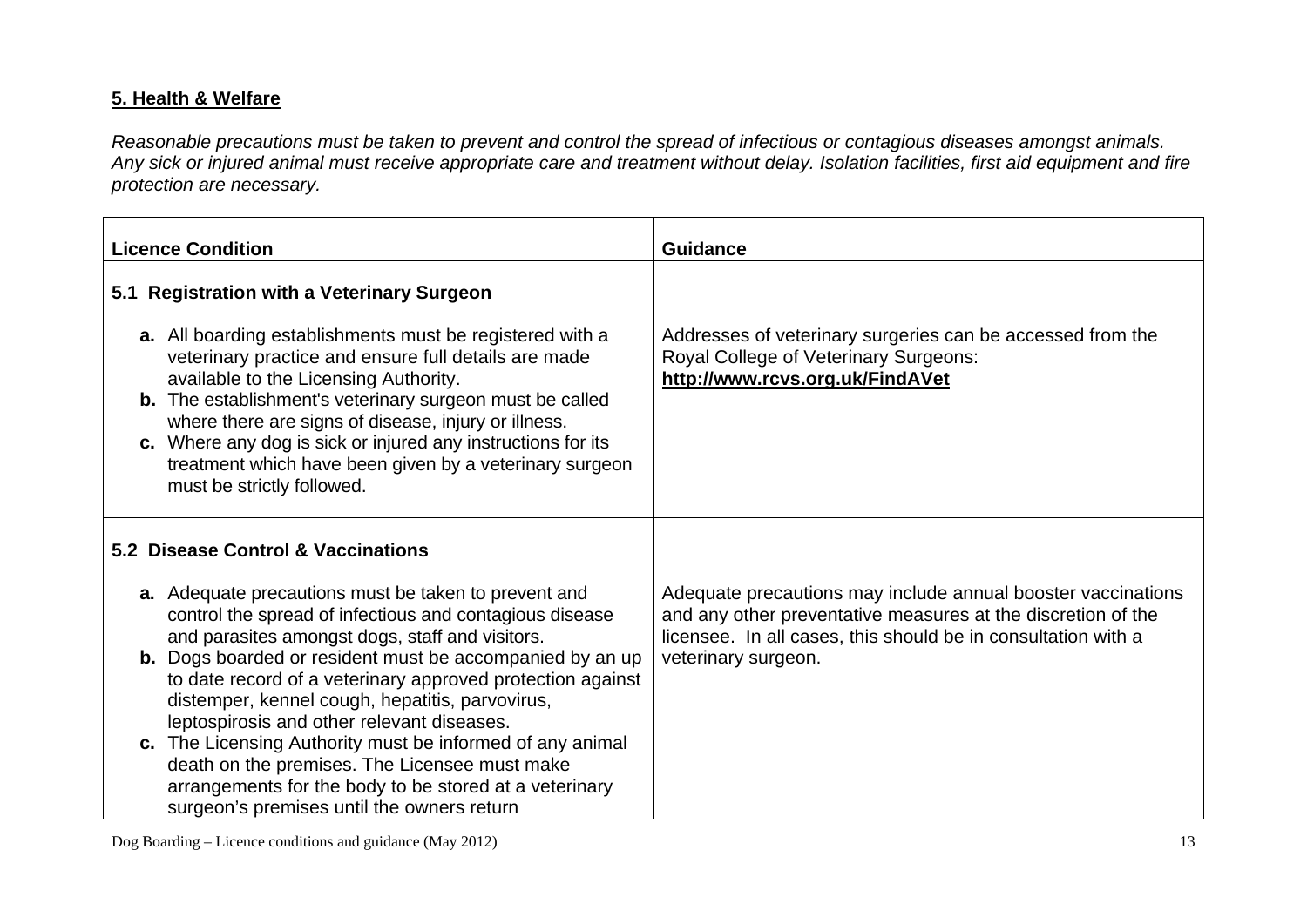| <b>5.3 Isolation Facilities</b>                                                                                                                                                                                                                                                                                                                                                                                                                                                                                                                                                                                                                                                                                                                                                                                                     |                                                                                                                                                                                                                                                                                                                                                                                                                                                                                                                          |
|-------------------------------------------------------------------------------------------------------------------------------------------------------------------------------------------------------------------------------------------------------------------------------------------------------------------------------------------------------------------------------------------------------------------------------------------------------------------------------------------------------------------------------------------------------------------------------------------------------------------------------------------------------------------------------------------------------------------------------------------------------------------------------------------------------------------------------------|--------------------------------------------------------------------------------------------------------------------------------------------------------------------------------------------------------------------------------------------------------------------------------------------------------------------------------------------------------------------------------------------------------------------------------------------------------------------------------------------------------------------------|
| a. Isolation facilities must be in compliance with the other<br>licence conditions but must also be physically isolated.<br><b>b.</b> These isolation facilities must be a minimum of 5 metres<br>away from other kennels (See also 2.4 Temperature &<br>Heating).<br>c. Isolation facilities must be used where the presence of<br>infectious disease is suspected.<br>d. Adequate facilities to prevent the spread of infectious                                                                                                                                                                                                                                                                                                                                                                                                  | In the first instance, isolation facilities should be used if kennel<br>staff has any concerns with regard to a dog's health prior to<br>seeking Veterinary attention.<br>Isolated dogs should be dealt with by a designated person who<br>can ensure that they take responsibility to ensure they minimise                                                                                                                                                                                                              |
| disease between the isolation facilities and other kennels<br>must be provided. These must include a disinfectant foot<br>dip and the provision of protective personal equipment for<br>use only in the isolation facility.<br>e. Hands must be washed after leaving the isolation facilities<br>before visiting the other kennels.                                                                                                                                                                                                                                                                                                                                                                                                                                                                                                 | the risk of spreading any disease to any other dogs on the<br>premises.<br>This should involve basic bio-security measures to include hand<br>washing, disinfecting boots and change clothing (especially if<br>disease is confirmed) on entry and exit of the facility.<br>An approved list if disinfectants can be found at:                                                                                                                                                                                           |
|                                                                                                                                                                                                                                                                                                                                                                                                                                                                                                                                                                                                                                                                                                                                                                                                                                     | http://disinfectants.defra.gov.uk/                                                                                                                                                                                                                                                                                                                                                                                                                                                                                       |
| 5.4 Miscellaneous Requirements                                                                                                                                                                                                                                                                                                                                                                                                                                                                                                                                                                                                                                                                                                                                                                                                      |                                                                                                                                                                                                                                                                                                                                                                                                                                                                                                                          |
| a. A well stocked first aid kit suitable for use on dogs must<br>be available and accessible on site.<br><b>b.</b> A range of muzzles of varying sizes as well as a dog<br>catching device, must be kept on site, and must be<br>approved by the local authority.<br>c. The Licensee must take all reasonable steps to protect<br>bitches in season and prevent their contact with the dogs.<br>d. In the event of a dog escaping or being lost from a<br>licensed boarding kennel, licensees must notify the<br>Licensing Authority as soon as is practical and without<br>undue delay. Full details of date, time, location and<br>circumstances of the incident, the description of the dog,<br>the owner's full details, and any recovery actions already<br>taken by the licensee must be given to the Licensing<br>Authority. | For un-neutered bitches it is advisable to ask owners when a<br>bitch had its last season so that kennel staff can be made aware<br>if the bitch is likely to come into season during the stay.<br>Most Authorities operate an "out of hours" emergency line and<br>escapes can be reported to this facility in the first instance if you<br>are unable to contact the licensing department. Agencies such<br>as the Police and the Council's Dog Warden Service should also<br>be notified at the earliest opportunity. |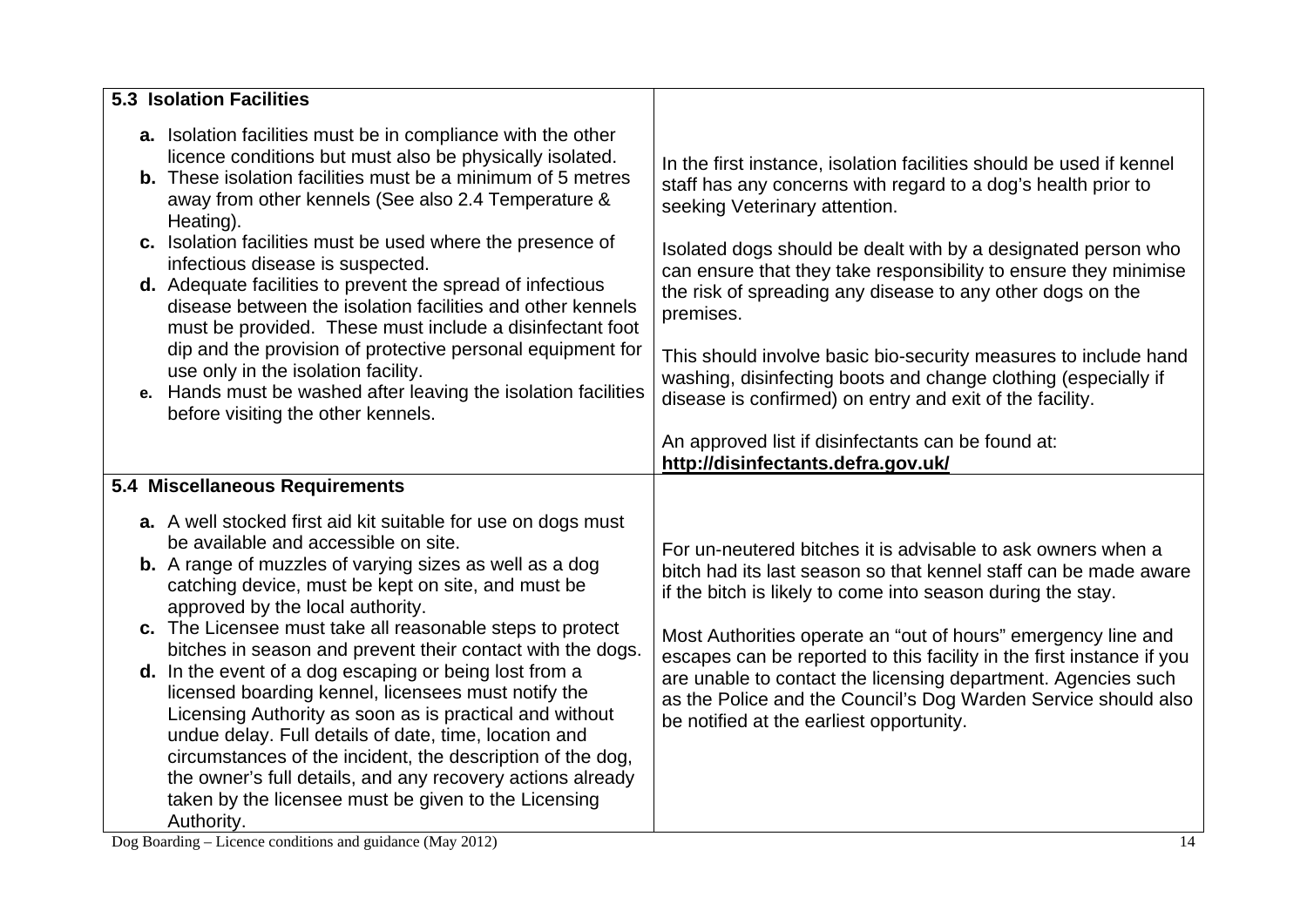| 5.5 Transport of Dogs<br>a. Licensees who offer collection and delivery services must<br>ensure vehicles used comply with current Welfare of<br>Animals in Transport regulations.                                                                                                                                                                                                                                                                                                                                                                                                                                                                                                                                                                                                                                                                                                                                                                                               | The legislation defines the requirements to ensure the 'Welfare'<br>of Animals in Transport'. You can ask your licensing inspector<br>for details of the current regulations. Examples include; Securely<br>fitted dog cage(s) and suitable ventilation. As well as the<br>requirement to hold a Transporters authorisation. |
|---------------------------------------------------------------------------------------------------------------------------------------------------------------------------------------------------------------------------------------------------------------------------------------------------------------------------------------------------------------------------------------------------------------------------------------------------------------------------------------------------------------------------------------------------------------------------------------------------------------------------------------------------------------------------------------------------------------------------------------------------------------------------------------------------------------------------------------------------------------------------------------------------------------------------------------------------------------------------------|------------------------------------------------------------------------------------------------------------------------------------------------------------------------------------------------------------------------------------------------------------------------------------------------------------------------------|
| 5.6 Protection from Fire                                                                                                                                                                                                                                                                                                                                                                                                                                                                                                                                                                                                                                                                                                                                                                                                                                                                                                                                                        |                                                                                                                                                                                                                                                                                                                              |
| a. There must be an emergency evacuation plan and fire<br>warning procedure in place which staff must be informed<br>of.<br><b>b.</b> This must be posted where staff can see it.<br>c. This procedure should include instructions dealing with<br>where dogs are to be evacuated.<br>d. There must be adequate means of raising an alarm in the<br>event of a fire or other emergency.<br>e. Fire fighting equipment and detectors must be properly<br>maintained and fire extinguishers need to be serviced or<br>replaced as required.<br>f. All electrical installations and appliances must be<br>maintained in a safe condition.<br>g. There must be a residual current circuit breaker system<br>on each block of kennels.<br>h. Heating appliances must not be sited in a location or<br>manner where they may present a risk of fire, or risk to<br>dogs.<br>i. Precautions must be taken to prevent any accumulation<br>of material which may present a risk of fire. | In the case of fire precautions there also needs to be<br>consideration for: Access for Fire Fighting and Water Supplies,<br>Means of Escape, No Smoking Signs, Electrical Installations,<br>Fire fighting equipment and notices. For full details please refer<br>to Schedule B attached.                                   |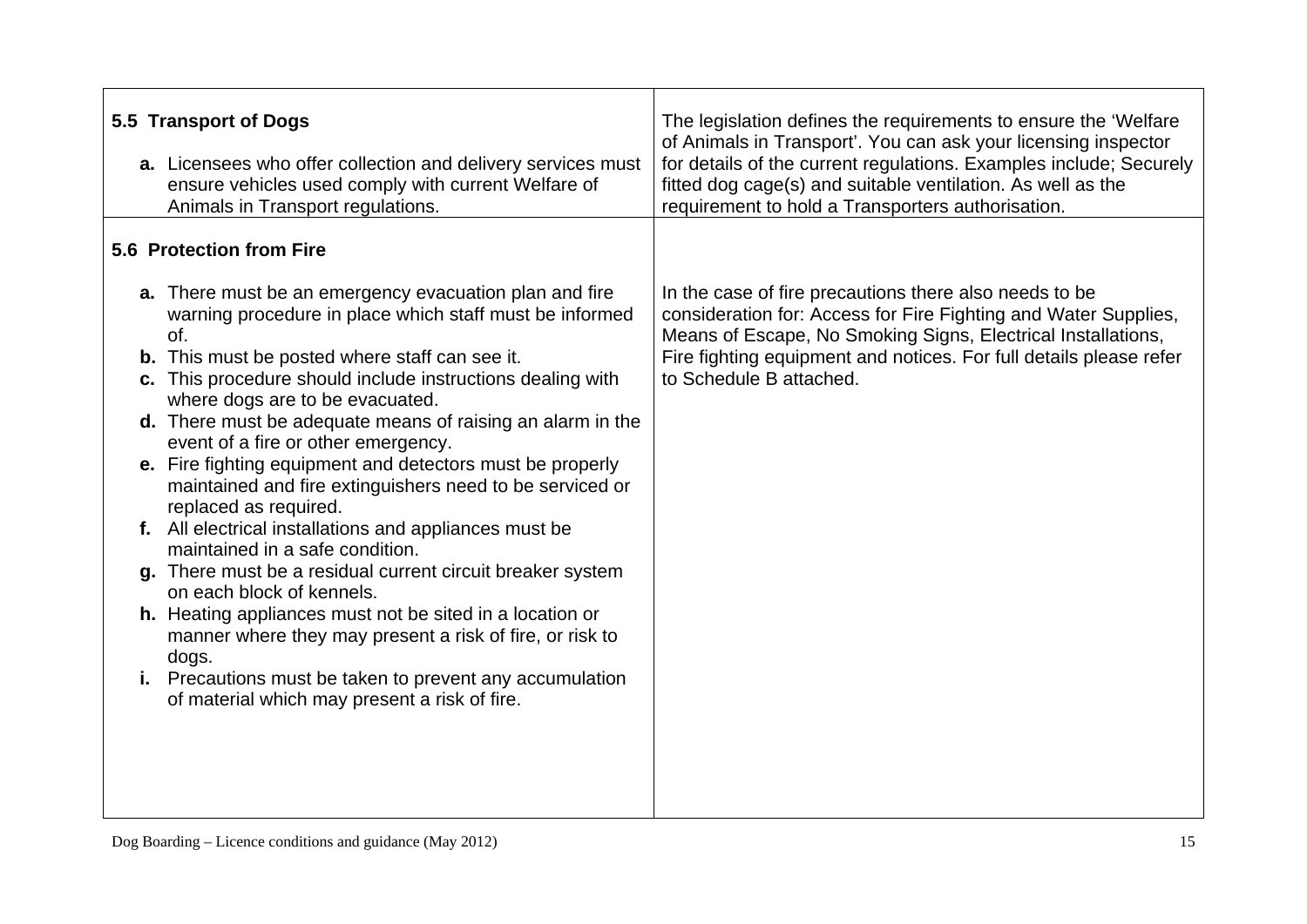| 5.7 Safety of Electrical Equipment                                                                                                                                                                                              |                                                                                                               |
|---------------------------------------------------------------------------------------------------------------------------------------------------------------------------------------------------------------------------------|---------------------------------------------------------------------------------------------------------------|
| <b>a.</b> You must ensure that all electrical systems are<br>adequately constructed and maintained, so far as is<br>reasonably practical, as to prevent danger, in accordance<br>with the Electricity at Work Regulations 1989. | To aid with the compliance of the regulations please see the<br>section relating to electrical installations. |

## **6. Record Keeping**

*Records must be kept as required by the legislation detailing all pertinent information for each dog boarded and referenced against the dogs individual kennel number, to ensure staff is fully aware of each dog's individual requirements.* 

| <b>Licence Condition</b>                                                                                                                                                                                                                                                                                                                                | <b>Guidance</b>                                                                                                      |
|---------------------------------------------------------------------------------------------------------------------------------------------------------------------------------------------------------------------------------------------------------------------------------------------------------------------------------------------------------|----------------------------------------------------------------------------------------------------------------------|
| 6.1 Register                                                                                                                                                                                                                                                                                                                                            |                                                                                                                      |
| <b>a.</b> A register must be kept of all dogs boarded. The<br>information kept must include the following:                                                                                                                                                                                                                                              | The register should be in a format that is clear and easy to<br>understand by any staff and the licensing inspector. |
| date of arrival and kennel number<br>name of dog, as well as any other identification mark<br>٠<br>such as microchip number or tattoo<br>description, breed, age and gender of dog<br>$\bullet$<br>name, address and telephone number of owner or<br>٠<br>keeper<br>name, address and telephone number of contact person<br>$\bullet$<br>whilst boarded |                                                                                                                      |
| name, address and telephone number of dog's<br>veterinary surgeon<br>anticipated and actual date of departure health, welfare<br>$\bullet$<br>and nutrition requirements                                                                                                                                                                                |                                                                                                                      |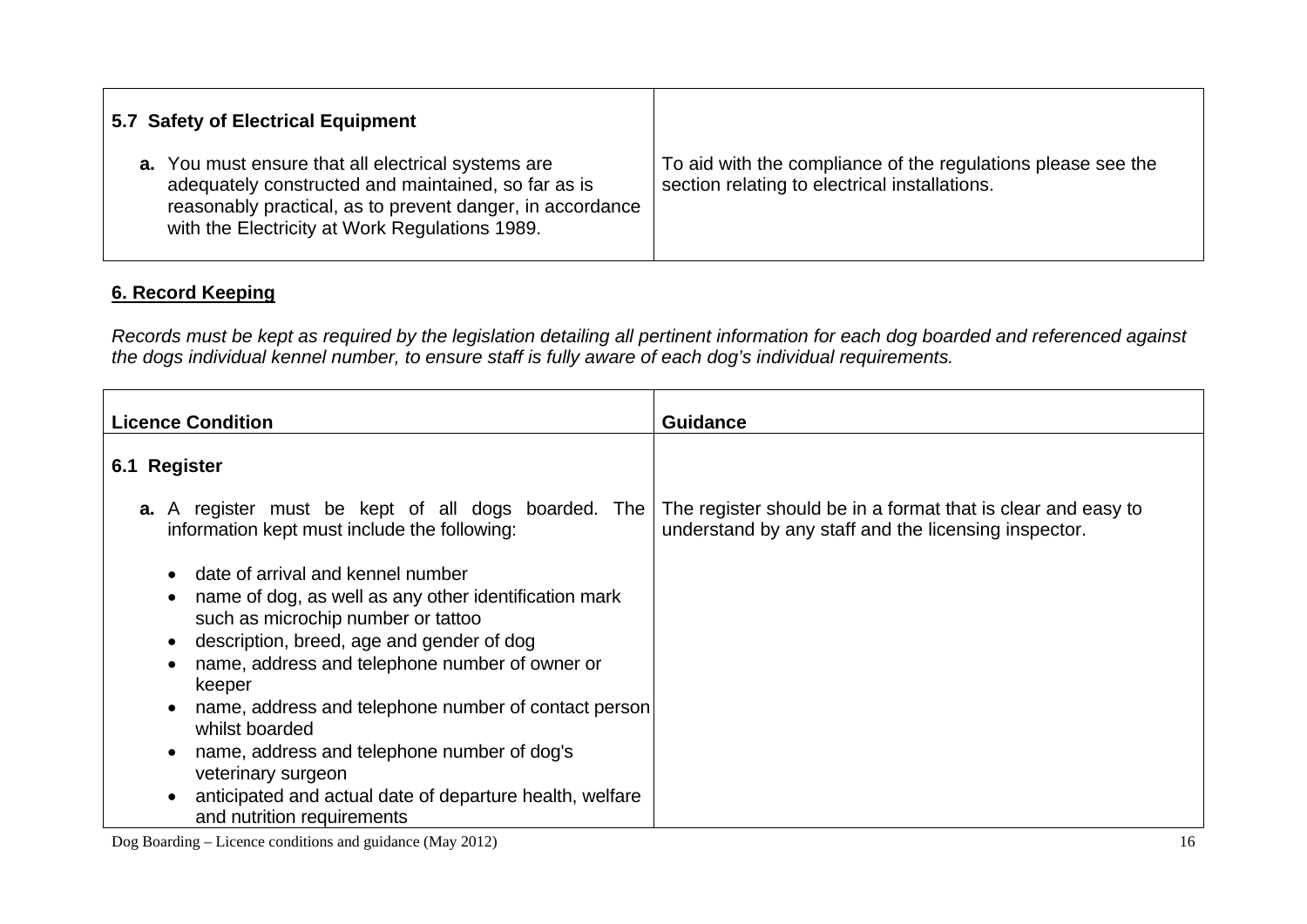| <b>b.</b> Records must be kept available for a minimum of 24<br>months and kept in such a manner as to enable an<br>authorised officer easy access to such information.<br>c. Where records are computerised, a hard copy must be<br>kept.<br><b>d.</b> The register must also be available to members of staff of<br>the establishment at all times. |                                                                                                                                                                                                                                                                                                                                                                                                                                                                                                                                        |
|-------------------------------------------------------------------------------------------------------------------------------------------------------------------------------------------------------------------------------------------------------------------------------------------------------------------------------------------------------|----------------------------------------------------------------------------------------------------------------------------------------------------------------------------------------------------------------------------------------------------------------------------------------------------------------------------------------------------------------------------------------------------------------------------------------------------------------------------------------------------------------------------------------|
| 6.2 Identification of Kennels<br><b>a.</b> Each kennel must be clearly numbered.<br><b>b.</b> The name and description of the dog currently in<br>residence, must either be displayed on each kennel or<br>alternatively, on a white/black board in each kennel block<br>with the kennel number and dog details clearly written on<br>it.             | This can simply be the use of a postcard sized card containing<br>the dogs name and breed (as a minimum), attached as<br>appropriate to the front of each kennel.<br>A white/black board with each kennel number on and details of<br>the current occupant(s) i.e. name, breed, dietary or special<br>requirements can provide 'at a glance' information of all dogs<br>accommodated within the kennel block itself.<br>Outside kennels may not be suitable for the use of a<br>white/blackboard due to being exposed to the elements. |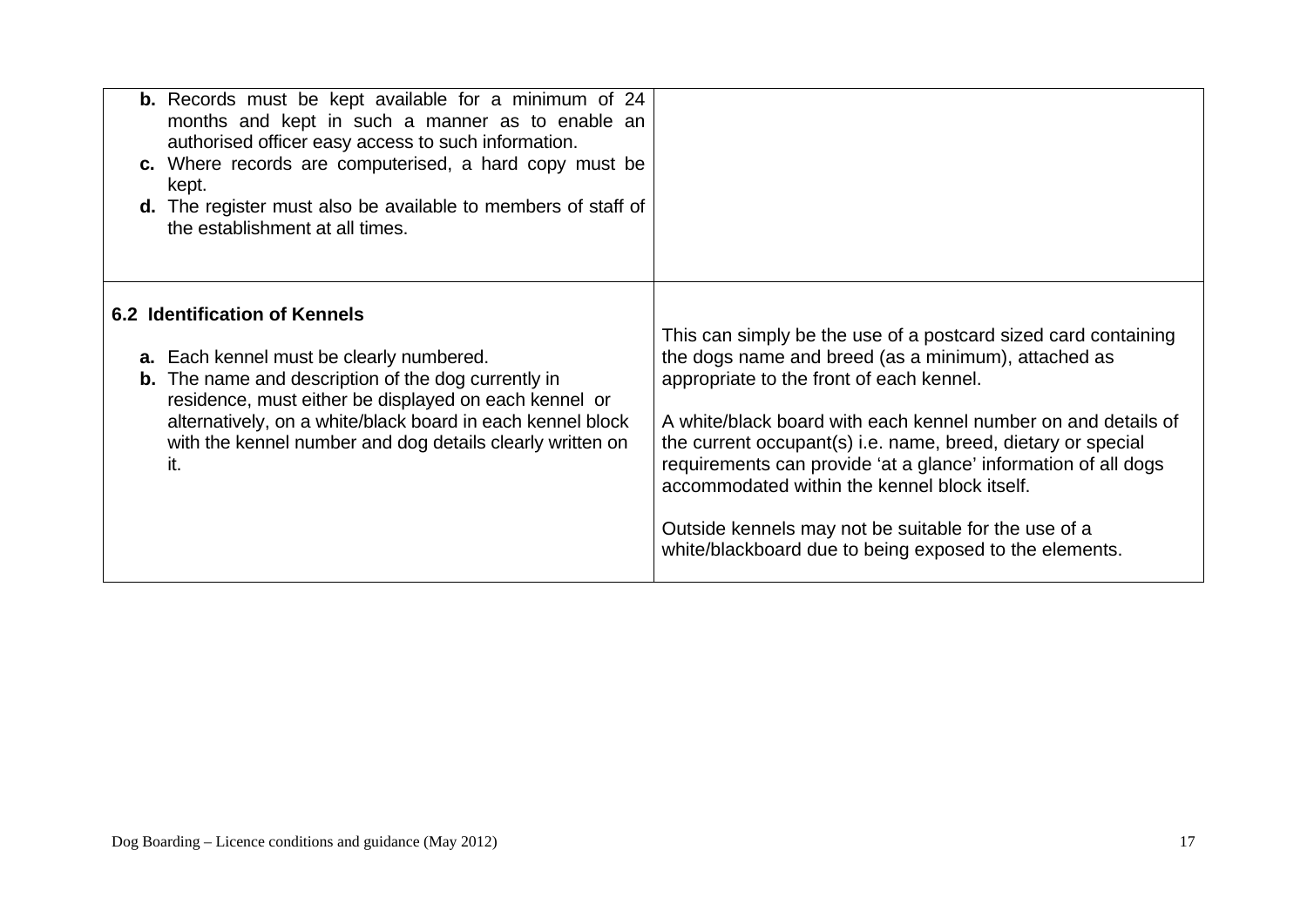## **7. Animal Welfare Act 2006 – Duty of Care Requirements**

Section 9 of the above Act places a duty of care on a person who is responsible for an animal. The Act states that a person commits a criminal offence if they do not take reasonable steps to ensure for the needs of that animal. In order that you comply with these duties the Council has detailed certain requirements and guidance that you must follow.

Where there is a potential breach of a Duty of Care under the Animal Welfare Act 2006, the Council may, at its discretion, issue an Improvement Notice to remedy the problem.

| <b>Guidance</b>                                                                                                                                                                                                                                                                                                                                                                                                                                                                                                                                                   |
|-------------------------------------------------------------------------------------------------------------------------------------------------------------------------------------------------------------------------------------------------------------------------------------------------------------------------------------------------------------------------------------------------------------------------------------------------------------------------------------------------------------------------------------------------------------------|
| It is good practice for the licensee to have written evidence<br>regarding any medication requirements to both safeguard the<br>health & welfare of the dog and protect themselves in the event<br>of any future issues.                                                                                                                                                                                                                                                                                                                                          |
| Appropriate exercise, play, and other human contact should be<br>carried out to ensure that dogs get sufficient human contact, in<br>so far as is practicable, and be safe and in proportion to the<br>length of stay at the kennel.<br>Many dogs have almost constant human companionship but<br>little or no contact with other dogs. To place these dogs in a<br>multi dog environment could cause fear and stress, so when<br>carrying out any socialisation the temperament and needs of<br>individual dog, together with the wishes of the client should be |
| taken into consideration.                                                                                                                                                                                                                                                                                                                                                                                                                                                                                                                                         |
|                                                                                                                                                                                                                                                                                                                                                                                                                                                                                                                                                                   |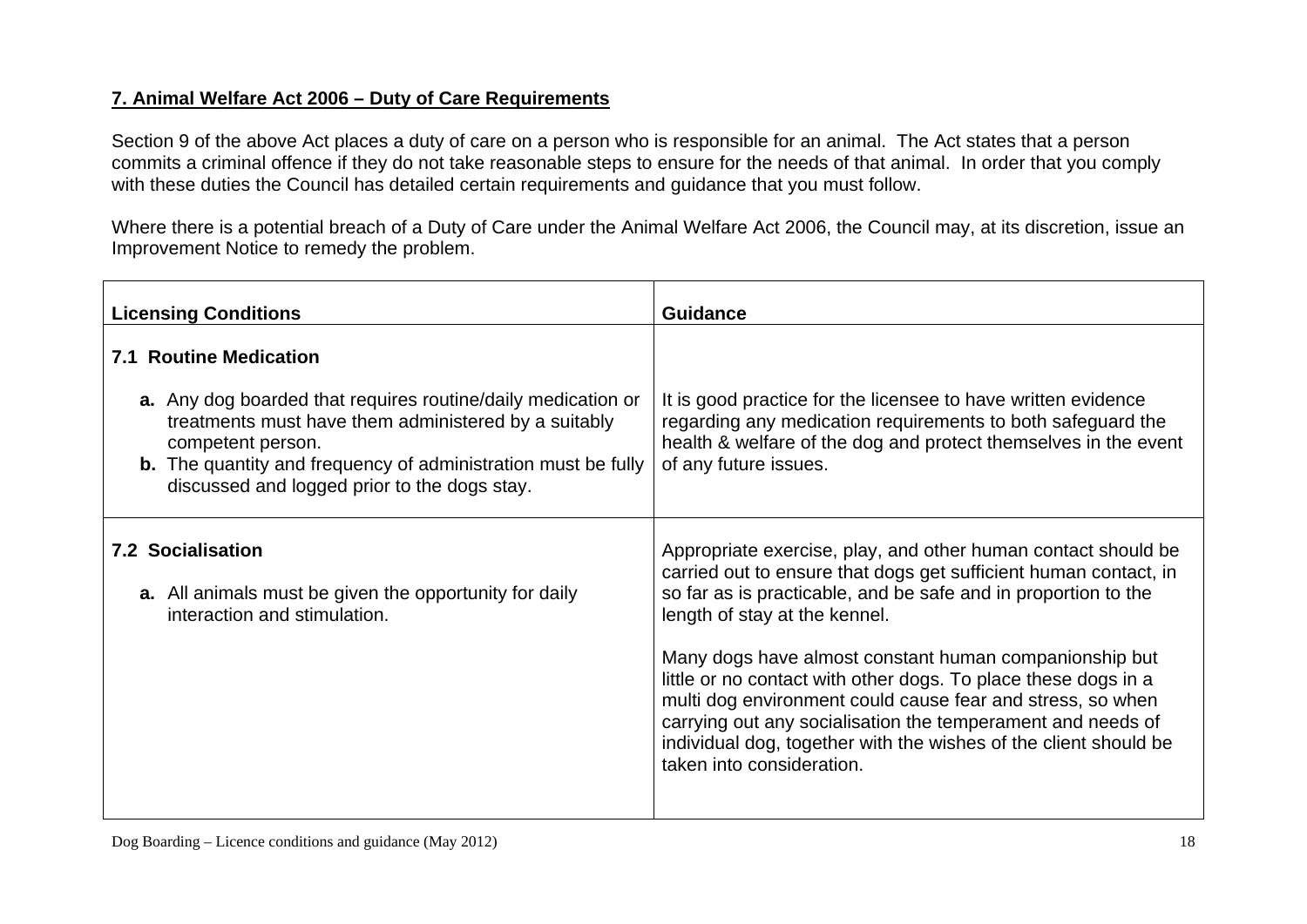| 7.3 Visual/Audio Stimulation                                                                                   | In the design of a new kennel building a 'view' from each kennel                                                                                                                                                                                                                                                                                    |
|----------------------------------------------------------------------------------------------------------------|-----------------------------------------------------------------------------------------------------------------------------------------------------------------------------------------------------------------------------------------------------------------------------------------------------------------------------------------------------|
| <b>a.</b> For new build or when adding to or refurbishing existing                                             | will be a means of visual/audio stimulation or alternatively the                                                                                                                                                                                                                                                                                    |
| kennels, buildings must be so constructed that they offer                                                      | incorporation of a television or provision of a radio within each                                                                                                                                                                                                                                                                                   |
| visual/audio stimulation and distraction to the dogs being                                                     | block for each dog to be able to watch/listen to for periods                                                                                                                                                                                                                                                                                        |
| housed where applicable.                                                                                       | through the day.                                                                                                                                                                                                                                                                                                                                    |
| 7.4 Identification of Dogs<br><b>a.</b> Dogs must be able to be readily identified by an<br>appropriate means. | Premises Identity dog tags should be worn by all boarders e.g.:<br>"I am staying at ABC Dog Boarding" and the contact details.<br>This is good practice and especially important where dogs are<br>exercised (with the owners consent) outside the licensed<br>premises. In the event that a dog may be lost it can facilitate a<br>speedy reunion. |

#### **Recommendation**

| <b>Recommendation</b>                                        | <b>Guidance</b>                                                 |
|--------------------------------------------------------------|-----------------------------------------------------------------|
| <b>Insurance Policy</b>                                      | The cover should cater for a wide range of "canine misfortunes" |
| It is strongly recommended that every boarding establishment | from emergency veterinary care, loss, third party liability and |
| has comprehensive and adequate insurance cover.              | employer's liability where applicable.                          |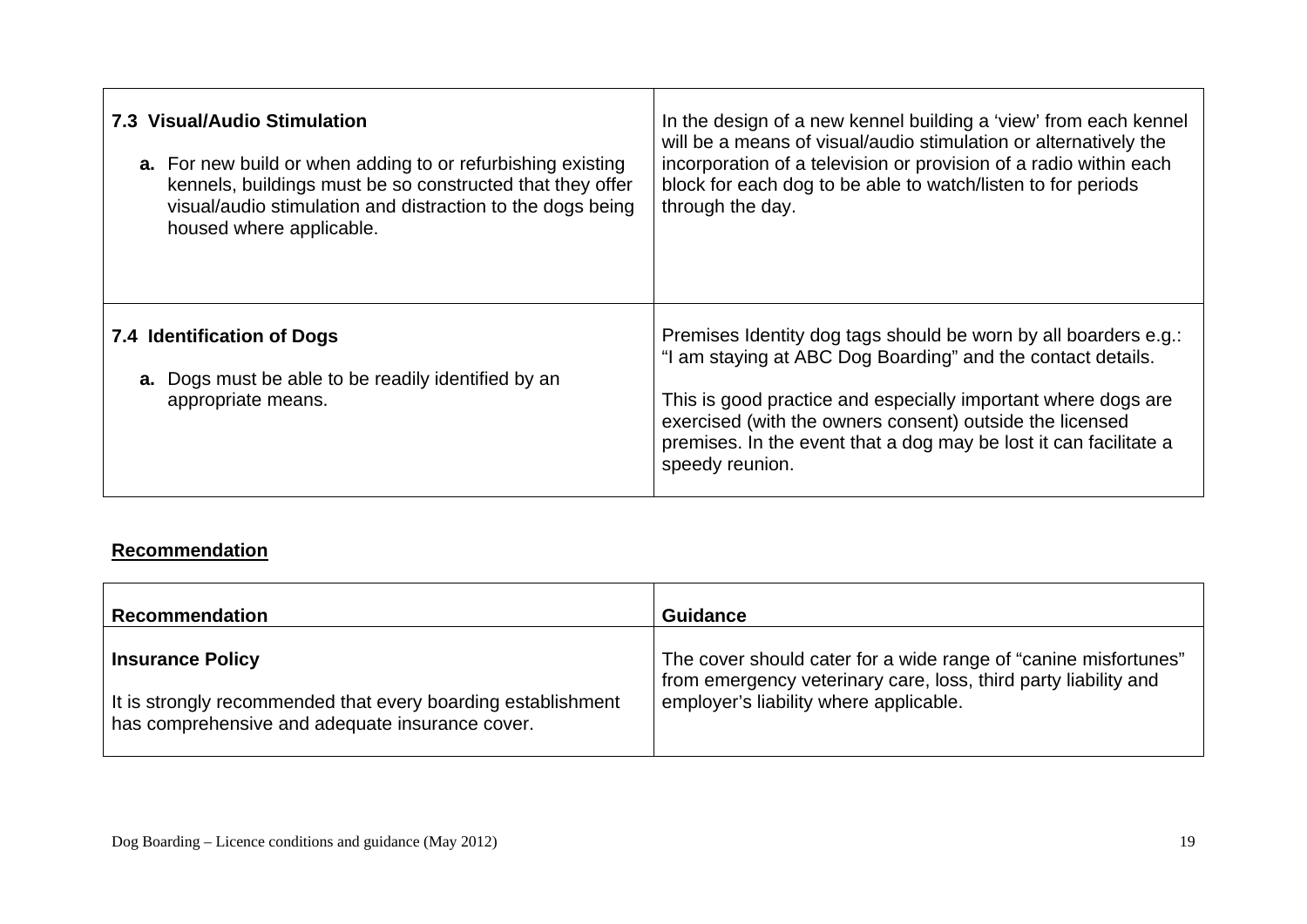## **OTHER MATTERS RELATING TO THE OPERATION OF A LICENSED ESTABLISHMENT**

## **A**. **APPEALS PROCEDURE**

### **Pet Animals Act 1951 - Section 1 (4)**

Any person aggrieved by the refusal of a local authority to grant such a licence, or by any condition subject to which such a licence is proposed to be granted, may appeal to a magistrates' court; and the court may on such an appeal give such directions with respect to the issue of a licence or, as the case may be, with respect to the conditions subject to which a licence is to be granted as it thinks proper.

### **B. FIRE PRECAUTIONS GUIDANCE**

The following information is supplied to licensees, in order to aid compliance with the fire precaution requirements detailed in the Council's licence conditions that require appropriate steps to be taken for the protection of animals in case of fire or any other emergency.

The guidance is aimed at ensuring that the means of escape and associated fire precautions are adequate for human occupants. It should be borne in mind that the fire safety requirements for people maybe covered by other legislation.

The following matters must be considered:

- 1. Access for Fire Fighting and Water Supplies There should be good access for firefighting appliances (minimum width of 3.7m) to all hydrants and other water sources and hard standings should be provided. The name board of the premises should be clearly displayed beside the nearest road access.
- 2. Means of Escape Escape routes for animals should be designed to provide a straight run out of buildings, with the minimum of human assistance. Pen doors should be so arranged that animals can be evacuated quickly and acute turns, obstructions and ramps in the escape routes should be avoided as far as possible.
	- a) All premises should be provided with exits of sufficient width and height to allow easy access to the animals at all times.
	- b) The exits should be easily opened from the inside without the use of a key.
	- c) If necessary provision should be made for the ready summoning of a key holder.

In buildings exceeding 18 metres in length or where considerable numbers of animals are housed, at least two exits should be provided and situated as far apart as possible. The distance of travel should be limited to 45 metres.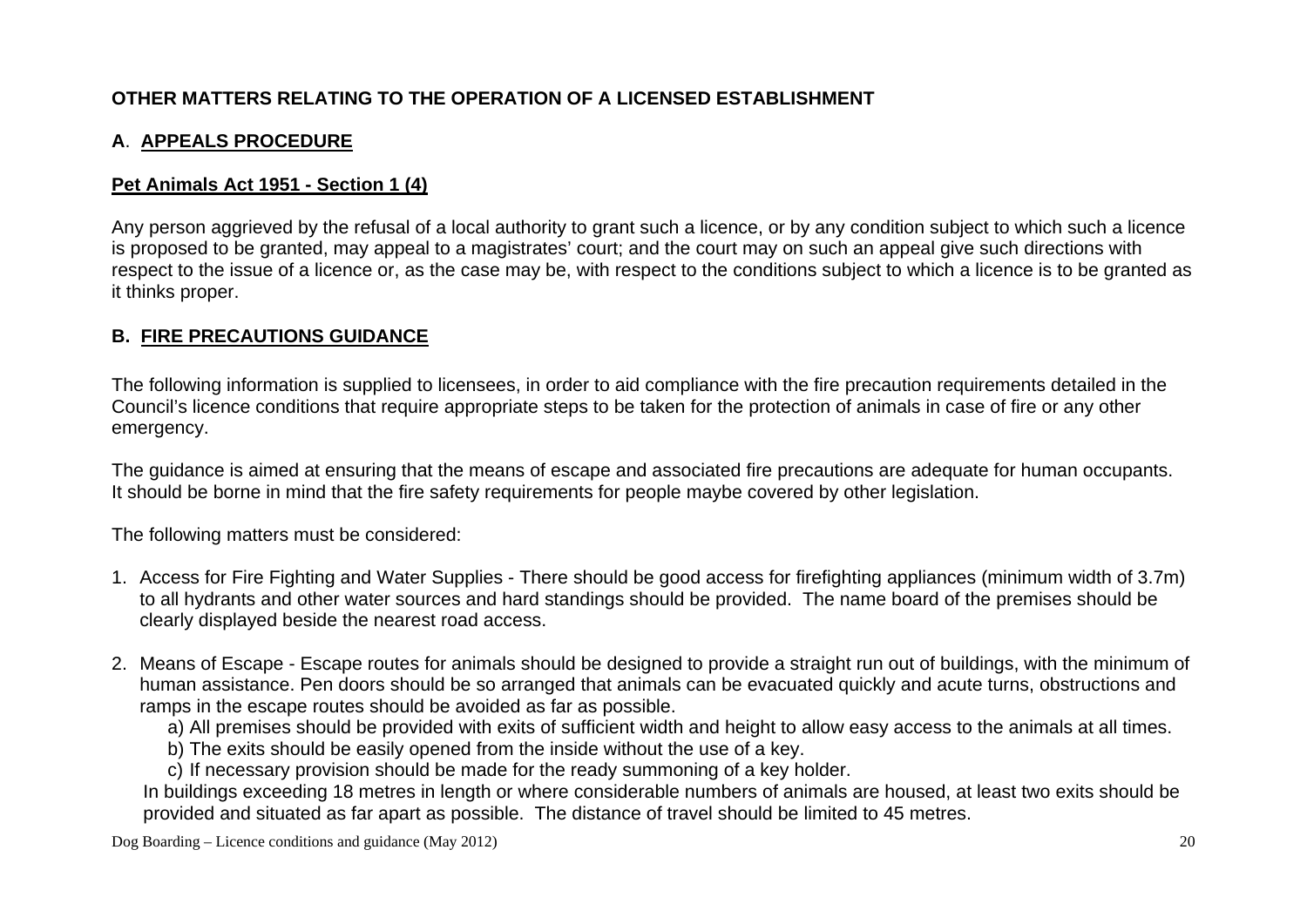- 3. No Smoking Signs No smoking notices should be displayed in the vicinity of all hay and straw and where practicable precautions should be taken against unauthorised entry especially by children.
- 4. Electrical Installations Electrical installations including lamps should be cleaned regularly to avoid the build-up of dust. Electrical equipment, heaters etc should be positioned and secured so that they are kept at a safe distance from any likely accumulation of flammable bedding material.
- 5. Fire Fighting Equipment
- a. Portable Fire Extinguishers -The following are recommended as a minimum:
	- Buildings not exceeding 200sqm in area require at least 2x9 litre water extinguishers for buildings over 200sqm an additional fire extinguisher must be provided for every additional 200sqm or part thereof.
	- Portable fire extinguishers must meet the requirements of BS EN 3 and be installed and maintained according to the recommendations given in BS 5306.
	- Depending on the outcome of your fire risk assessment, it may be possible to reduce this to one extinguisher in very small premises with a floor space of less than 90m2.
	- Fire extinguishers that when operated produce a loud noise, e.g. CO2, or large clouds of dry powder, **should not** be used in close proximity to animals.
- b. Hose Reels Hose reels can be provided as an alternative to portable fire extinguishers. There should be a minimum of one hose for each 800sqm in area or part thereof. It should confirm to BS 5306: Part 1. Wash down hoses may be acceptable provided there is a constant flow of water that is able to produce water jet with a minimum throw of 5 metres. Hose reels must not exceed 45m in length and should be sited so that the nozzle can be taken to within 6m of each part of the protected premises.
- 6. Fire Notices All staff at the establishment should be familiar with what action must be taken in the event of a fire. A clearly written and conspicuous notice should be provided indicating the action to be taken in case of fire and the location of the nearest telephone. This notice may include the following:

 "On discovering a fire, ensure the building involved is evacuated. Call the Fire Brigade {the nearest telephone is sited at ………………}. Attack the fire using the firefighting equipment provided, if safe to do so etc"